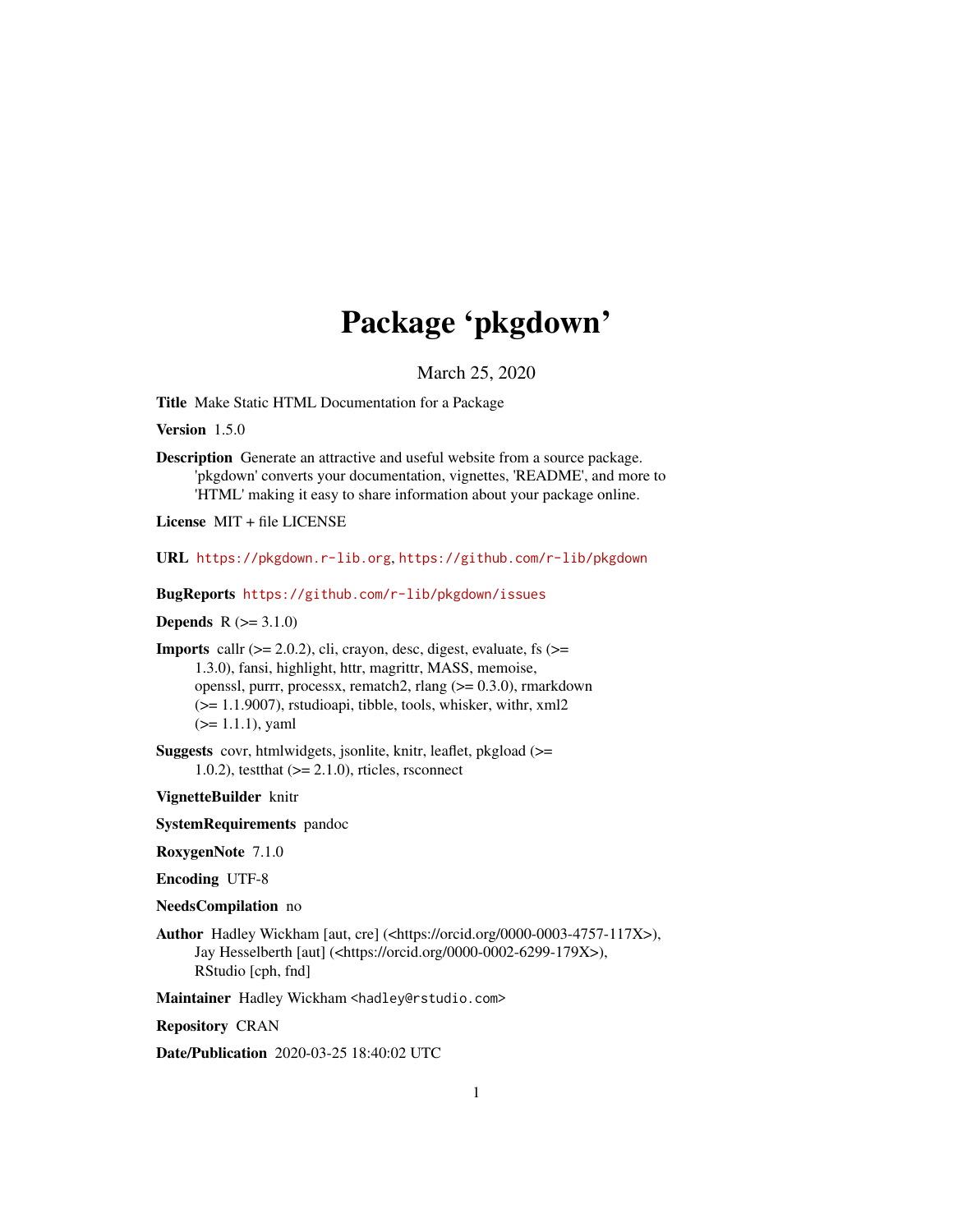# <span id="page-1-0"></span>R topics documented:

| -3                        |
|---------------------------|
| $\overline{4}$            |
| -7                        |
| $\overline{\phantom{0}}8$ |
|                           |
|                           |
|                           |
|                           |
|                           |
|                           |
|                           |
|                           |
|                           |
|                           |
|                           |
|                           |
|                           |
|                           |

# **Index** [29](#page-28-0)

as\_pkgdown *Generate pkgdown data structure*

# Description

You will generally not need to use this unless you need a custom site design and you're writing your own equivalent of [build\\_site\(\)](#page-13-1).

# Usage

```
as_pkgdown(pkg = ".", override = list()
```

| pkg      | Path to package.                                                           |
|----------|----------------------------------------------------------------------------|
| override | An optional named list used to temporarily override values in _pkgdown.yml |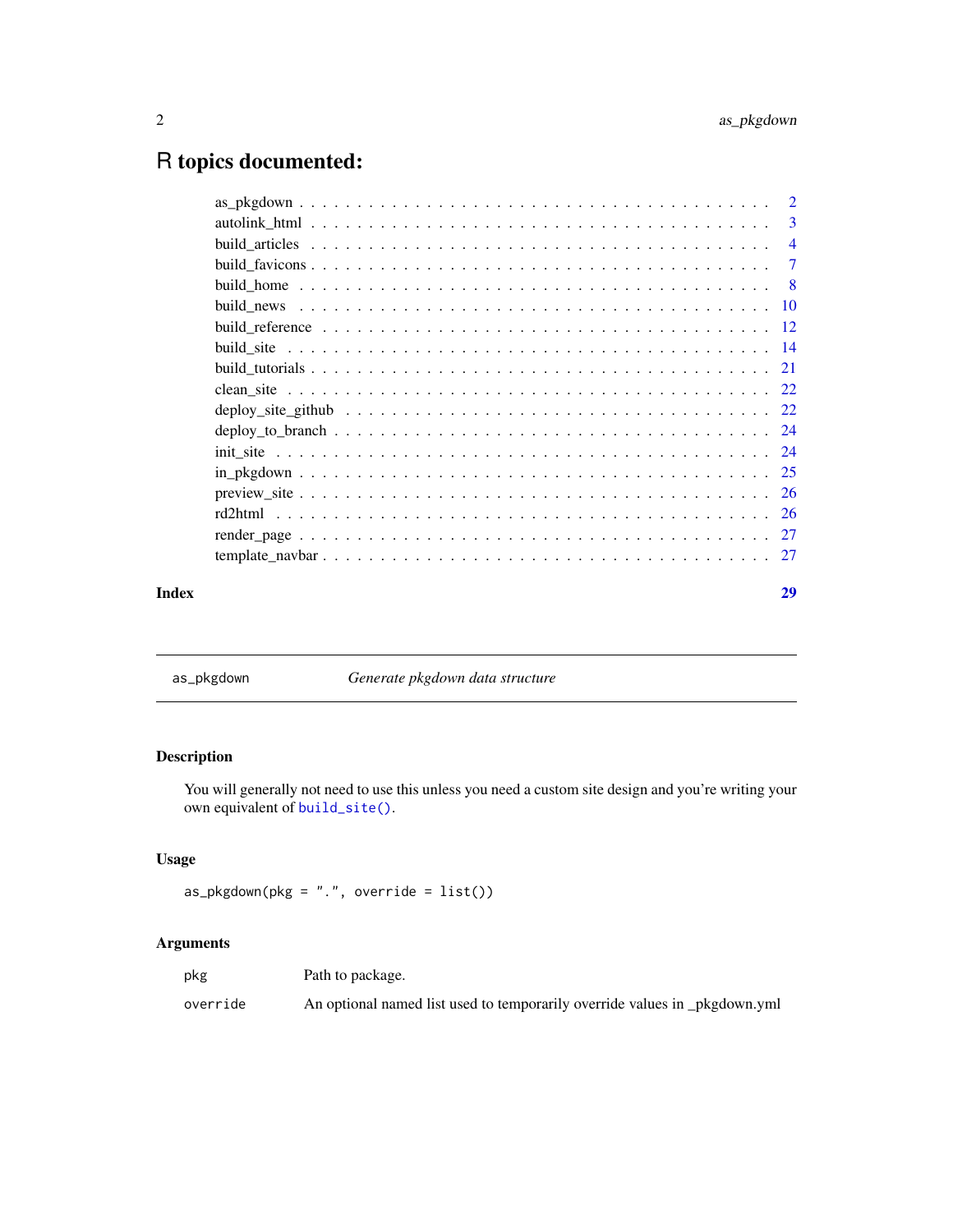<span id="page-2-0"></span>

The autolinker is built around two XPath expressions:

- //pre[contains(@class, 'r')]: this finds all <div>s with class sourceCode and r. The contents must be syntax-highlighted using [pygments.](http://pygments.org/) (This is default in [rmarkdown::html\\_document\(\)](#page-0-0) when theme = NULL.)
- .//code[count(\*) = 0]: this finds all <code> that contain only text (and no other tags).

# Usage

```
autolink_html(input, output = input, local_packages = character())
```
# Arguments

| input, output Input and output paths for HTML file                                          |
|---------------------------------------------------------------------------------------------|
| local_packages A named character vector providing relative paths (value) to packages (name) |
| that can be reached with relative links from the target HTML document.                      |

# Details

Currently the following expressions are linked:

- Function calls, foo()
- Function calls qualified with the package name, bar::foo()
- Symbols qualified with the package name, bar::baz
- library(), require() and requireNamespace() calls.
- Help calls, ?foo, package?foo, ?bar::foo, help(foo), help(foo,package = bar), help(package  $=$  bar $).$
- Vignette calls, vignette(baz), vignette(baz,package = "bar")

Calls to library() and require() are used to find the topics connected to unqualified references.

# Examples

```
## Not run:
autolink_html("path/to/file.html",
 local_packages = c(
   shiny = "shiny",
    shinydashboard = "shinydashboard"
 )
)
## End(Not run)
```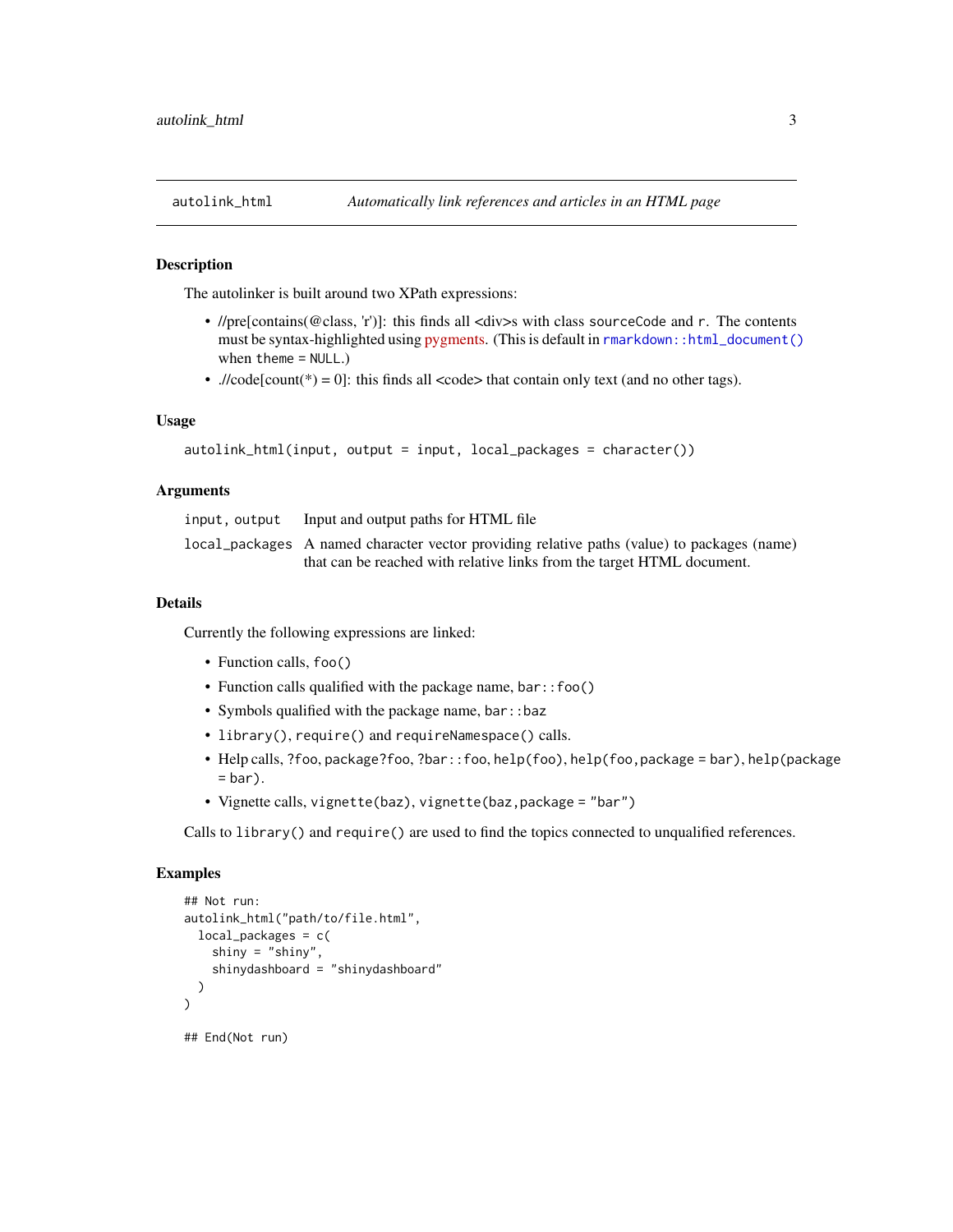```
build_articles Build articles section
```
build\_articles() renders each R Markdown file underneath vignettes/ and saves it to articles/. There are two exceptions:

- Files that start with  $(a.g.,$  index.Rmd) are ignored, enabling the use of child documents in [bookdown](https://bookdown.org/yihui/bookdown/)
- Files in vignettes/tutorials are handled by [build\\_tutorials\(\)](#page-20-1)

Vignettes are rendered using a special document format that reconciles [rmarkdown::html\\_document\(\)](#page-0-0) with the pkgdown template. This means articles behave slightly differently to vignettes, particularly with respect to external files, and custom output formats. See below for more details.

Note that when you run build\_articles() directly (outside of [build\\_site\(\)](#page-13-1)) vignettes will use the currently installed version of the package, not the current source version. This makes iteration quicker when you are primarily working on the text of an article.

# Usage

```
build_articles(
  pkg = ".",
  quiet = TRUE,
  lazy = TRUE,override = list(),
  preview = NA
)
```
build\_article(name, pkg = ".", data = list(), lazy = FALSE, quiet = TRUE)

| pkg      | Path to package.                                                                                                         |
|----------|--------------------------------------------------------------------------------------------------------------------------|
| quiet    | Set to FALSE to display output of knitr and pandoc. This is useful when debug-<br>ging.                                  |
| lazy     | If TRUE, will only re-build article if input file has been modified more recently<br>than the output file.               |
| override | An optional named list used to temporarily override values in _pkgdown.yml                                               |
| preview  | If TRUE, or is. na(preview) && interactive(), will preview freshly generated<br>section in browser.                      |
| name     | Name of article to render. This should be either a path relative to vignettes/<br>without extension, or index or README. |
| data     | Additional data to pass on to template.                                                                                  |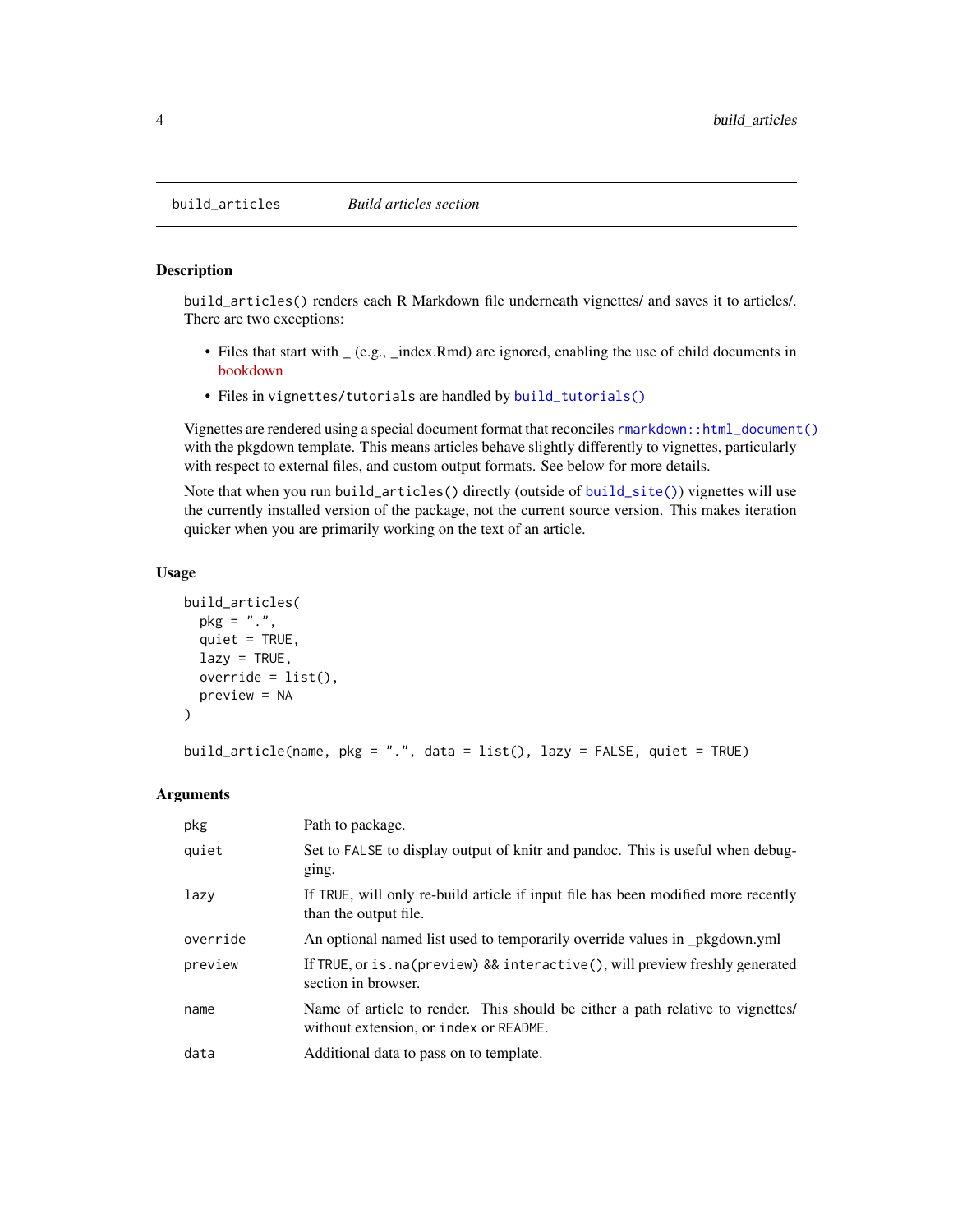#### build\_articles 5

#### Index and navbar

You can control the articles index and navbar with a articles section in your \_pkgdown.yaml. It defines a list of sections, eaach of which can contain four fields:

- title (required): title of section, which appears as a heading on the articles index.
- desc (optional): An optional markdown description displayed underneath the section title.
- navbar (optional): A couple of words used to label this section in the navbar. If omitted, this section of vignettes will not appear in the navbar.
- contents (required): a list of article names to include in the section. This can either be names of individual vignettes or a call to starts\_with(). The name of a vignette includes its path under vignettes without extension so that the name of the vignette found at vignettes/pizza/slice.Rmd is pizza/slice.

The title and description of individual vignettes displayed on the index comes from title and description fields of the YAML header in the Rmds.

For example, this yaml might be used for some version of dplyr:

```
articles:
- title: Main verbs
 navbar: ~
  contents:
  - one-table
  - two-table
  - rowwise
  - colwise
- title: Developer
  desc: Vignettes aimed at package developers
  contents:
  - programming
  - packages
```
Note the use of the navbar fields. navbar:  $\sim$  means that the "Main verbs" will appear in the navbar without a heading; the absence of the navbar field in the for the developer vignettes means that they will only be accessible via the articles index.

# Special links:

- A vignette with the same name as the package (e.g., vignettes/pkgdown.Rmd or vignettes/articles/pkgdown.Rmd) automatically becomes a top-level "Get started" link, and will not appear in the articles dropdown. (If your package name include a ., e.g. pack.down, use a - in the vignette name, e.g. pack.down.Rmd.)
- The navbar will include a link to the articles index if one or more vignettes are not available through the navbar. If some vignettes appear in the navbar drop-down list and others do not, the list will automatically include a "More ..." link at the bottom; if no vignettes appear in the the navbar, it will link directly to the articles index instead of providing a drop-down.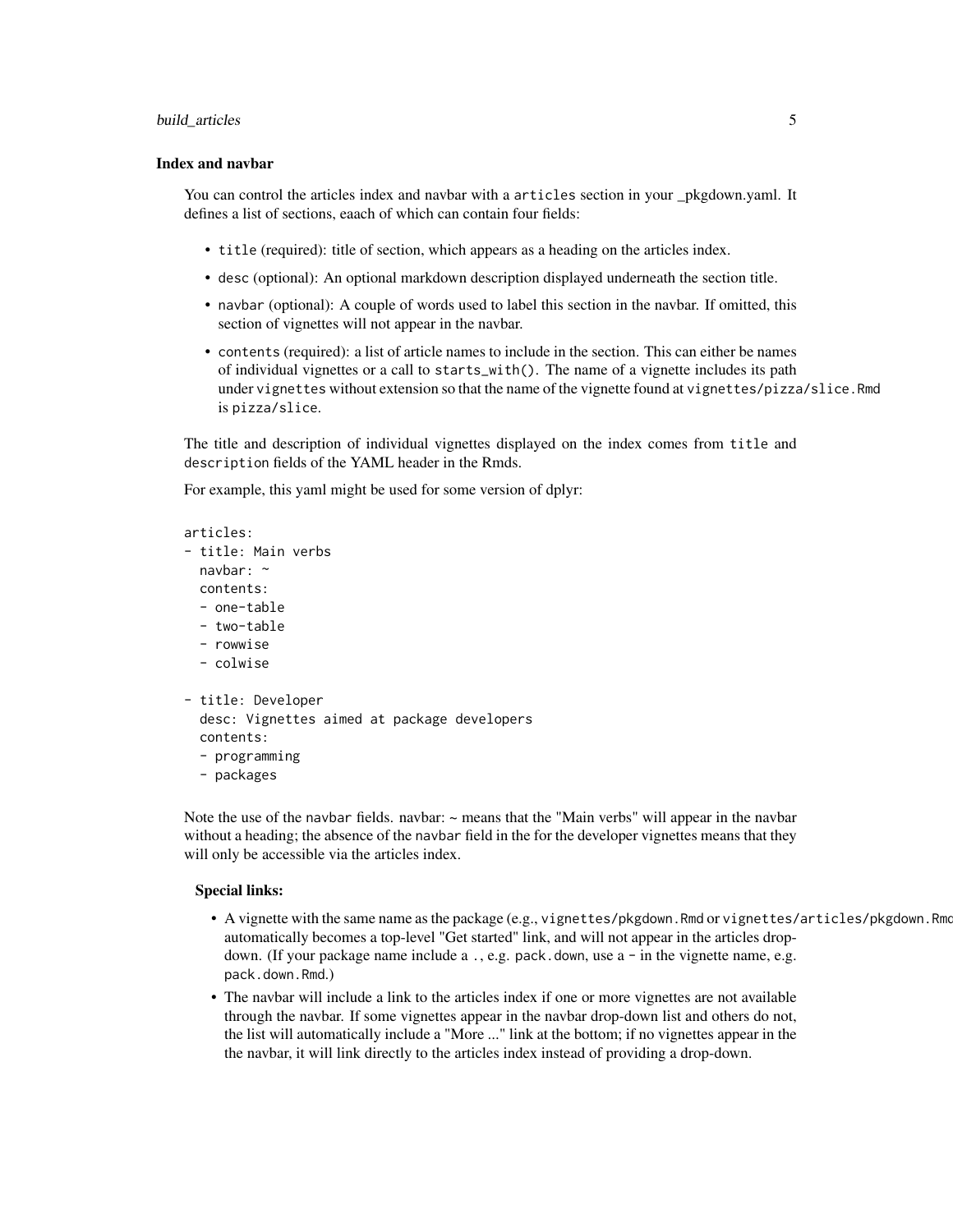#### External files

pkgdown differs from base R in its handling of external files. When building vignettes, R assumes that vignettes are self-contained (a reasonable assumption when most vignettes were PDFs) and only copies files explicitly listed in .install\_extras. pkgdown takes a different approach based on [rmarkdown::find\\_external\\_resources\(\)](#page-0-0), and it will also copy any images that you link to. If for some reason the automatic detection doesn't work, you will need to add a resource\_files field to the yaml metadata, e.g.:

```
---
title: My Document
resource_files:
  - data/mydata.csv
  - images/figure.png
---
```
Note that you can not use the fig.path to change the output directory of generated figures as its default value is a strong assumption of rmarkdown.

# Embedding Shiny apps

If you would like to embed a Shiny app into an article, the app will have to be hosted independently, (e.g. <https://www.shinyapps.io>). Then, you can embed the app into your article using an <iframe>, e.g. <iframe src = "https://gallery.shinyapps.io/083-front-page" class="shiny-app">. See <https://github.com/r-lib/pkgdown/issues/838#issuecomment-430473856> for some hints on how to customise the appearance with CSS.

# YAML header

By default, pkgdown builds all articles with [rmarkdown::html\\_document\(\)](#page-0-0) by setting the template parameter. This overrides any custom settings you have in your YAML metadata, ensuring that all articles are rendered in the same way (and receive the default site template).

If you need to override the output format, or set any options, you'll need to add a pkgdown field to your yaml metadata:

```
pkgdown:
 as_is: true
```
This will tell pkgdown to use the output\_format (and options) that you have specified. This format must accept template, theme, and self\_contained in order to work with pkgdown.

If the output format produces a PDF, you'll also need to specify the extension field:

```
pkgdown:
  as_is: true
  extension: pdf
```
#### Suppressing vignettes

If you want articles that are not vignettes, either put them in subdirectories or list in .Rbuildignore. An articles link will be automatically added to the default navbar if the vignettes directory is present: if you do not want this, you will need to customise the navbar. See [build\\_site\(\)](#page-13-1) details.

<span id="page-5-0"></span>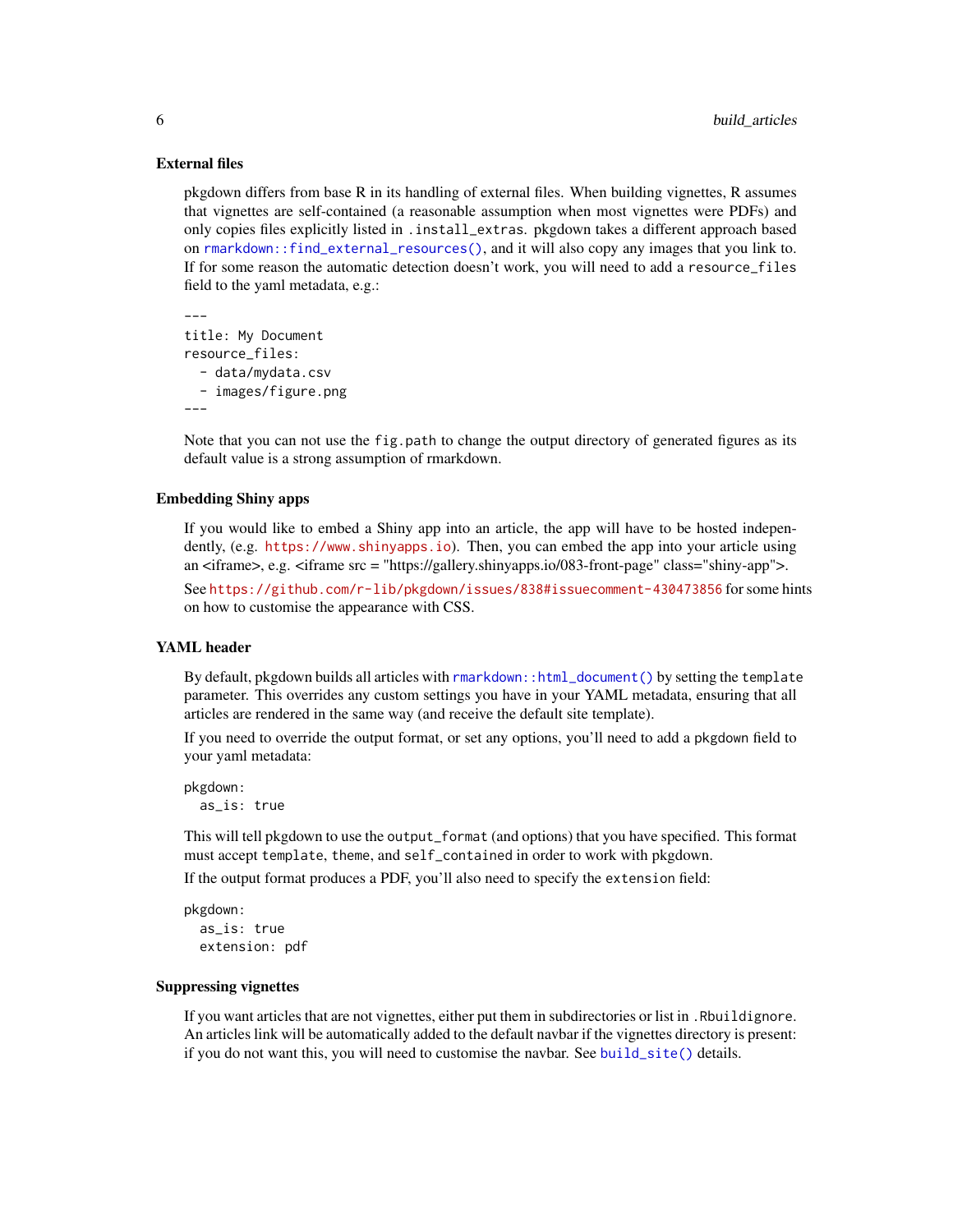<span id="page-6-0"></span>build\_favicons 7

# Tables of contents

You can control the TOC depth via the YAML configuration file:

toc: depth: 2

#### Figures

You can control the default rendering of figures by specifying the figures field in \_pkgdown.yml. The default settings are equivalent to:

```
figures:
  dev: grDevices::png
  dpi: 96
  dev.args: []
  fig.ext: png
  fig.width: 7.2916667
  fig.height: ~
  fig.retina: 2
  fig.asp: 1.618
```
build\_favicons *Create favicons from package logo*

# Description

This function auto-detects the location of your package logo (with the name logo.svg (recommended format) or logo.png) and runs it through the <https://realfavicongenerator.net> API to build a complete set of favicons with different sizes, as needed for modern web usage.

# Usage

```
build_favicons(pkg = ".", overwrite = FALSE)
```
build\_favicon(pkg, overwrite)

# Arguments

| pkg       | Path to package.                               |
|-----------|------------------------------------------------|
| overwrite | If TRUE, re-create favicons from package logo. |

# Details

You only need to run the function once. The favicon set will be stored in pkgdown/favicon and copied by [init\\_site\(\)](#page-23-1) to the relevant location when the website is rebuilt.

Once complete, you should add pkgdown/ to .Rbuildignore to avoid a NOTE during package checking.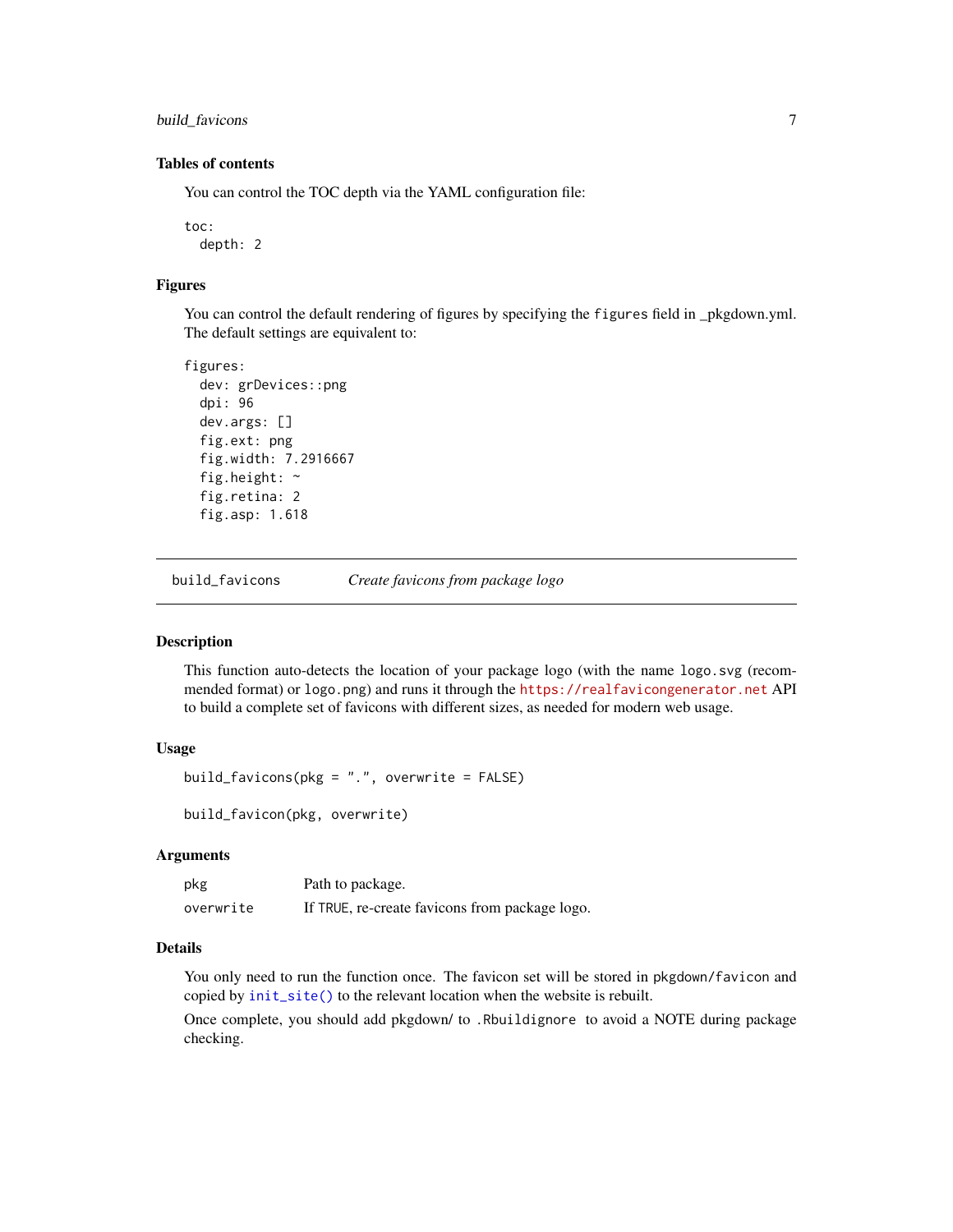<span id="page-7-1"></span><span id="page-7-0"></span>

This function generates the home page, converts .md files found in the package root (and in .github/), and builds an authors page from DESCRIPTION and inst/CITATION (if present).

# Usage

```
build_home(pkg = ".", override = list(), preview = NA, quiet = TRUE)
```
# Arguments

| pkg      | Path to package.                                                                                       |
|----------|--------------------------------------------------------------------------------------------------------|
| override | An optional named list used to temporarily override values in _pkgdown.yml                             |
| preview  | If TRUE, or is . na (preview) && interactive (), will preview freshly generated<br>section in browser. |
| quiet    | Set to FALSE to display output of knitr and pandoc. This is useful when debug-<br>ging.                |

# Home page

The home page (index.html) is generated from \_pkgdown/index.md, index.md, or README.md, in that order. Most packages will use README.md because that's also displayed by GitHub and CRAN. Use index.md if you want your package website to look different to your README, and use \_pkgdown/index.md if you don't want that file to live in your package root directory.

If you use index.Rmd or README.Rmd it's your responsibility to knit the document to create the corresponding .md. pkgdown does not do this for you because it only touches files in the doc/ directory.

#### Sidebar

The sidebar is automatically populated with:

- Development status badges found in README.md/index.md. pkgdown identifies badges in three ways:
	- Any image-containing links between <!-- badges: start --> and <!-- badges: end -->, as e.g. created by usethis::use\_readme\_md() or usethis::use\_readme\_rmd().
	- Any image-containing links within <div id="badges"></div>.
	- Within the first paragraph, if it only contains image-containing links.
- A link for bug reports is added if the BugReports field in DESCRIPTION contains a link. You can use usethis::use\_github\_links() to populate this field.
- Licensing information if LICENSE/LICENCE or LICENSE.md/LICENCE.md files are present.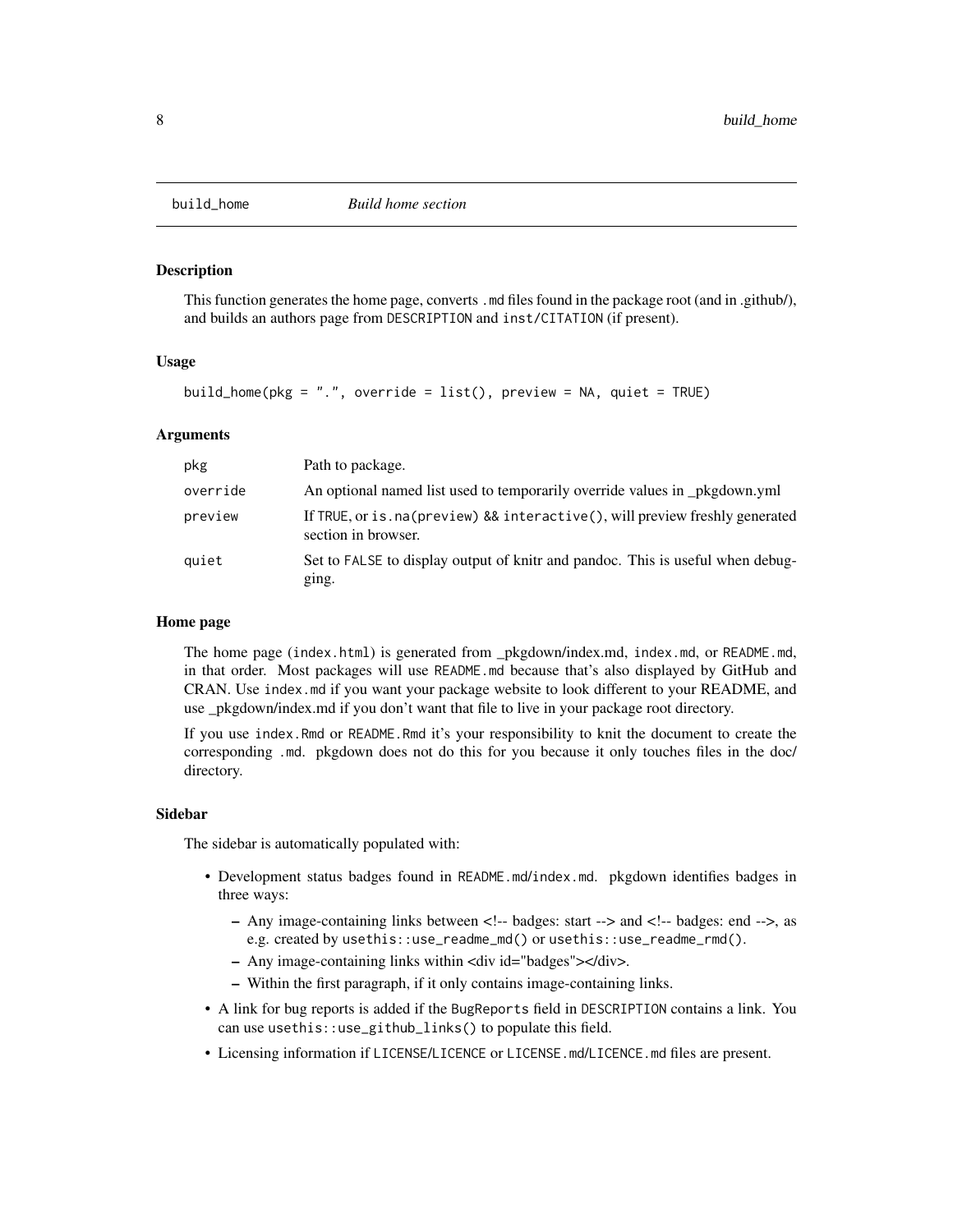#### <span id="page-8-0"></span>build\_home 99 and 200 and 200 and 200 and 200 and 200 and 200 and 200 and 200 and 200 and 200 and 200 and 200

- Community information is linked in the side bar using the .github/CONTRIBUTING.md and .github/CODE\_OF\_CONDUCT.md files, if present.
- Extra markdown files in the base directory or in .github/ are copied to docs/ and converted to HTML.
- Citation information from a inst/CITATION file is linked in the side bar to the [authors page.](https://testthat.r-lib.org/authors.html)
- Author ORCID identification numbers in the DESCRIPTION are linked under "Developers" using the ORCID logo:

```
Authors@R: c(
  person("Hadley", "Wickham", , "hadley@rstudio.com", role = c("aut", "cre"),
      comment = c(ORCID = "0000-0003-4757-117X")
    ),
    person("Jay", "Hesselberth", role = "aut",
      comment = c(ORCID = "0000-0002-6299-179X")
    )
  )
```
# Images and figures

If you want to include images in your README.md, they must be stored somewhere in the package so that they can be displayed on the CRAN website. The best place to put them is man/figures. If you are generating figures with R Markdown, make sure you set up fig.path as followed:

```
```{r, include = FALSE}
knitr::opts_chunk$set(
  fig.path = "man/figures/"
\mathcal{L}\ddot{\ }
```
# Package logo

If you have a package logo, you can include it at the top of your README in a level-one heading:

# pkgdown <img src="man/figures/logo.png" align="right" />

[init\\_site\(\)](#page-23-1) will also automatically create a favicon set from your package logo.

# YAML config - home

To tweak the home page, you need a section called home.

By default, the page title and description are extracted automatically from the Title and Description fields DESCRIPTION (stripping single quotes off quoted words). CRAN ensures that these fields don't contain phrases like "R package" because that's obvious on CRAN. To make your package more findable with google, it's good practice to override the title and description, thinking about what people might search for:

#### home:

title: An R package for pool-noodle discovery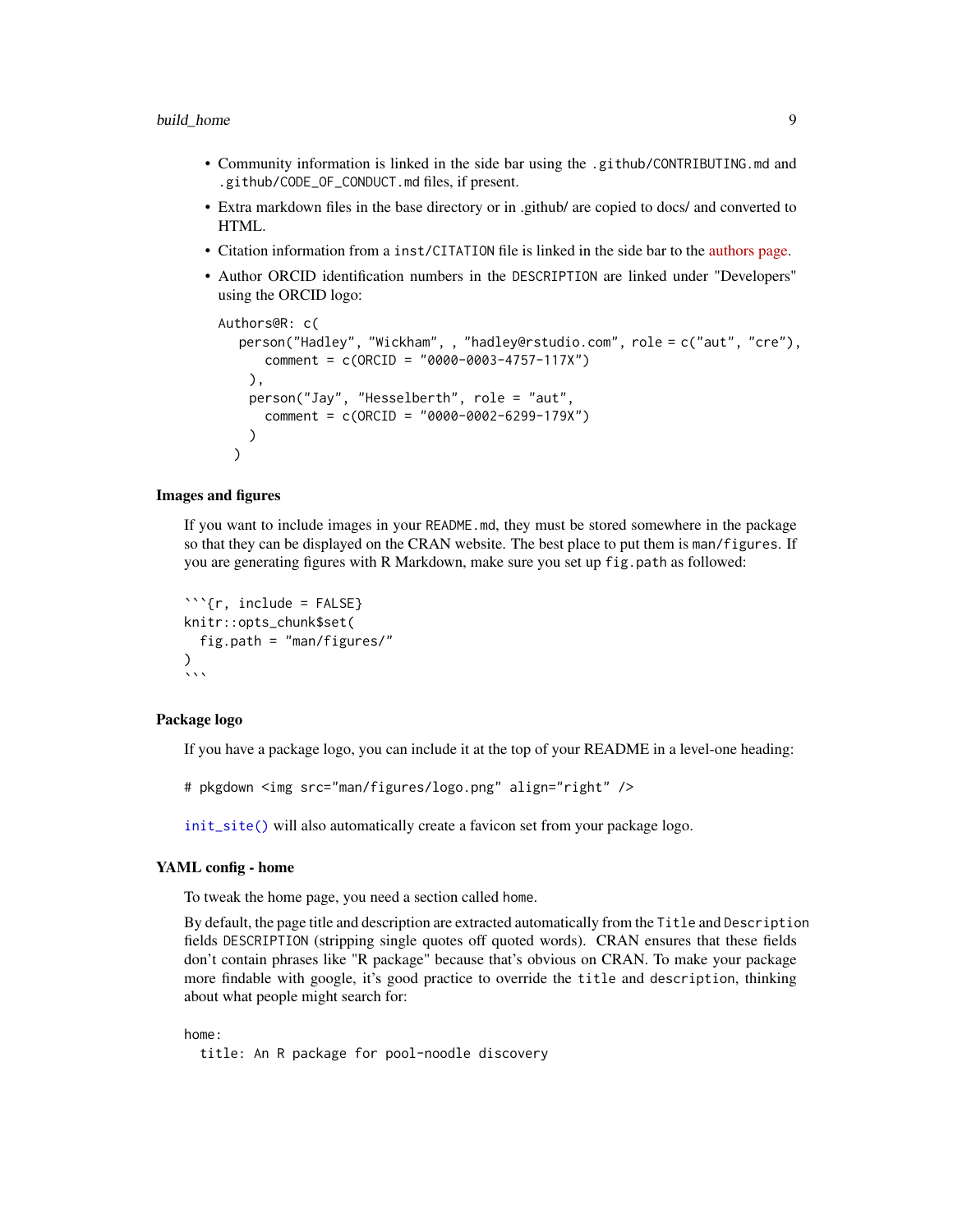```
description: >
 Do you love R? Do you love pool-noodles? If so, you might enjoy
 using this package to automatically discover and add pool-noodles
 to your growing collection.
```
(Note the use of YAML's >; this is a convenient way of writing paragraphs of text.)

The sidebar links are automatically generated by inspecting the URL and BugReports fields of the DESCRIPTION. You can add additional links with a subsection called links, which should contain a list of text + href elements:

```
home:
 links:
  - text: Link text
    href: http://website.com
```
READMEs usually start with an  $\langle h \rangle$  containing the package name. If that feels duplicative with the package name in the navbar you can remove it with strip\_header: true:

home: strip\_header: true

# YAML config - authors

The "developers" list is populated by the maintainer ("cre"), authors ("aut"), and funder ("fnd") from the DESCRIPTION. You can modify their display on the home page by adding a subsection for authors. The author name should match the value in DESCRIPTION:

authors: name: href: "http://name-website.com" html: "<img src='name-picture.png' height=24>"

<span id="page-9-1"></span>build\_news *Build news section*

#### Description

Your NEWS.md is parsed in to sections based on your use of headings.

# Usage

```
build_news(pkg = ".", override = list(), preview = NA)
```

| pkg      | Path to package.                                                                                       |
|----------|--------------------------------------------------------------------------------------------------------|
| override | An optional named list used to temporarily override values in pkgdown.yml                              |
| preview  | If TRUE, or is . na (preview) && interactive (), will preview freshly generated<br>section in browser. |

<span id="page-9-0"></span>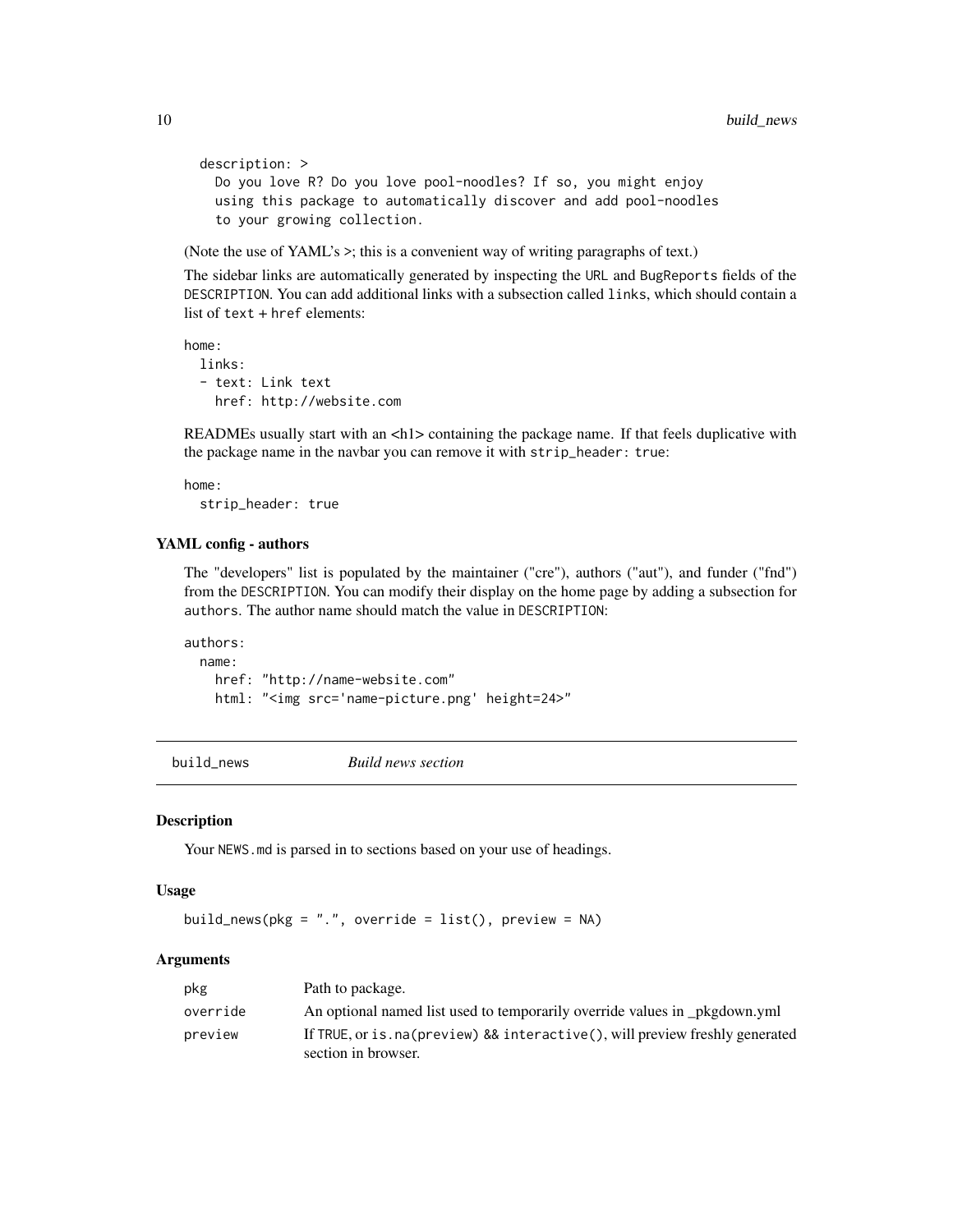#### build\_news 11

# Details

The NEWS.md file should be formatted with level one headings (#) containing the package name and version number, level two headings (##) with topic headings and lists of news bullets. Commonly used level two headings include 'Major changes', 'Bug fixes', or 'Minor changes'.

# pkgdown 0.1.0.9000

## Major changes

- Fresh approach based on the staticdocs package. Site configuration now based on YAML files.

If the package is available on CRAN, release dates will be added to versions in level-one headings, and "Unreleased" will be added versions that are not on CRAN.

Issues and contributors mentioned in news items are automatically linked to github if a URL entry linking to github.com is provided in the package DESCRIPTION.

## Major changes

- Lots of bug fixes (@hadley, #100)

# YAML config

To automatically link to release announcements, include a releases section.

```
news:
releases:
- text: "usethis 1.3.0"
  href: https://www.tidyverse.org/articles/2018/02/usethis-1-3-0/
- text: "usethis 1.0.0 (and 1.1.0)"
  href: https://www.tidyverse.org/articles/2017/11/usethis-1.0.0/
```
Control whether news is present on one page or multiple pages with the one\_page field. The default is true.

```
news:
 one_page: false
```
Suppress the default addition of CRAN release dates with:

#### news:

cran\_dates: false

#### See Also

[Tidyverse style for News](http://style.tidyverse.org/news.html)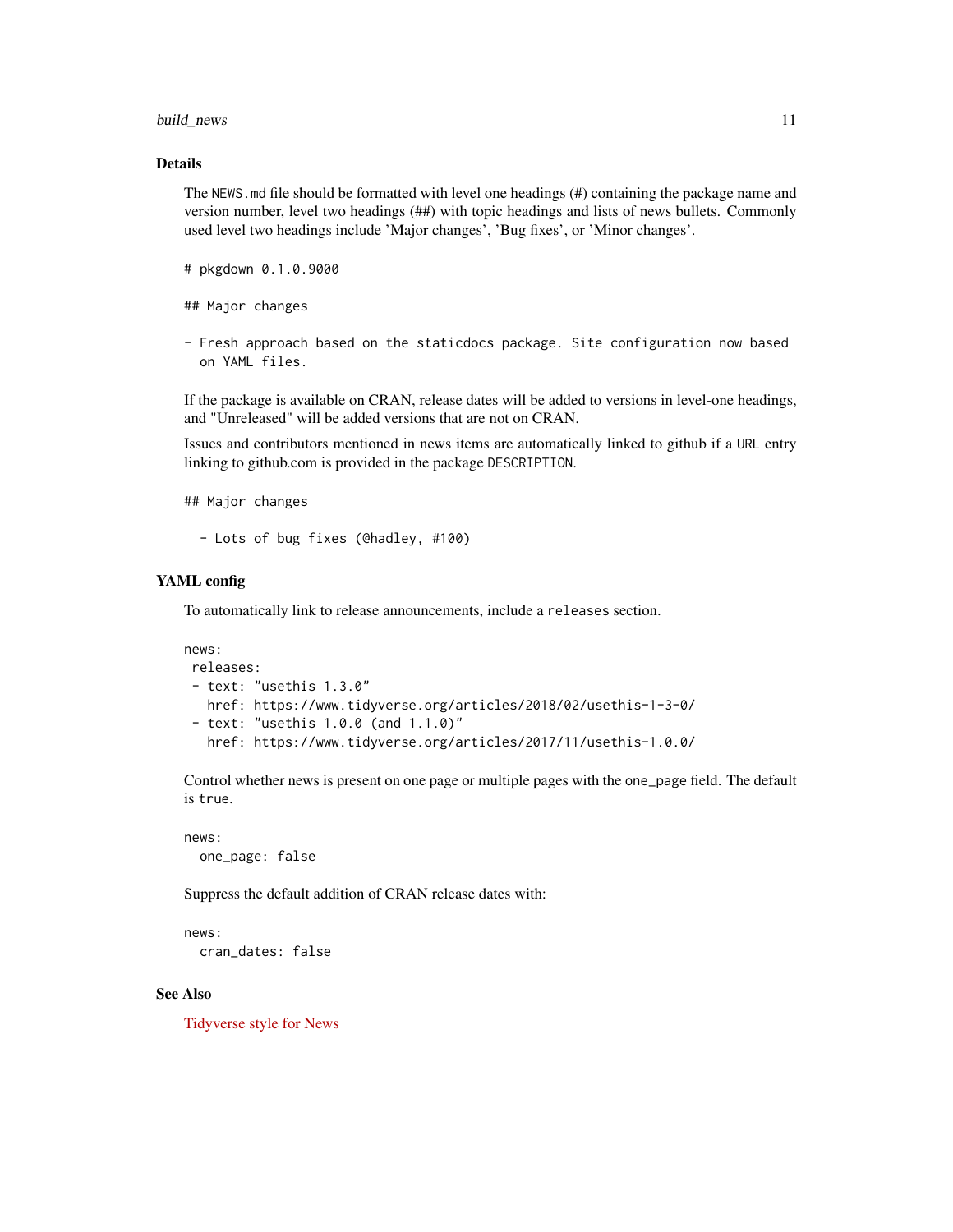<span id="page-11-1"></span><span id="page-11-0"></span>By default, pkgdown will generate an index that lists all functions in alphabetical order. To override this, provide a reference section in your \_pkgdown.yml as described below.

# Usage

```
build_reference(
 pkg = "."lazy = TRUE,examples = TRUE,
  run_dont_run = FALSE,
  seed = 1014,override = list(),
  preview = NA,
  devel = TRUE,document = "DEPRECATED",
  topics = NULL
)
```
build\_reference\_index(pkg = ".")

| pkg          | Path to package.                                                                                                                                                                                                                                     |
|--------------|------------------------------------------------------------------------------------------------------------------------------------------------------------------------------------------------------------------------------------------------------|
| lazy         | If TRUE, only rebuild pages where the . Rd is more recent than the . html. This<br>makes it much easier to rapidly prototype. It is set to FALSE by build_site().                                                                                    |
| examples     | Run examples?                                                                                                                                                                                                                                        |
| run_dont_run | Run examples that are surrounded in \dontrun?                                                                                                                                                                                                        |
| seed         | Seed used to initialize so that random examples are reproducible.                                                                                                                                                                                    |
| override     | An optional named list used to temporarily override values in _pkgdown.yml                                                                                                                                                                           |
| preview      | If TRUE, or is. na(preview) && interactive(), will preview freshly generated<br>section in browser.                                                                                                                                                  |
| devel        | Determines how code is loaded in order to run examples. If TRUE (the default),<br>assumes you are in a live development environment, and loads source package<br>with $pkgload$ : : load_all(). If FALSE, uses the installed version of the package. |
| document     | <b>Deprecated</b> Use devel instead.                                                                                                                                                                                                                 |
| topics       | Build only specified topics. If supplied, sets lazy `and preview to FALSE'.                                                                                                                                                                          |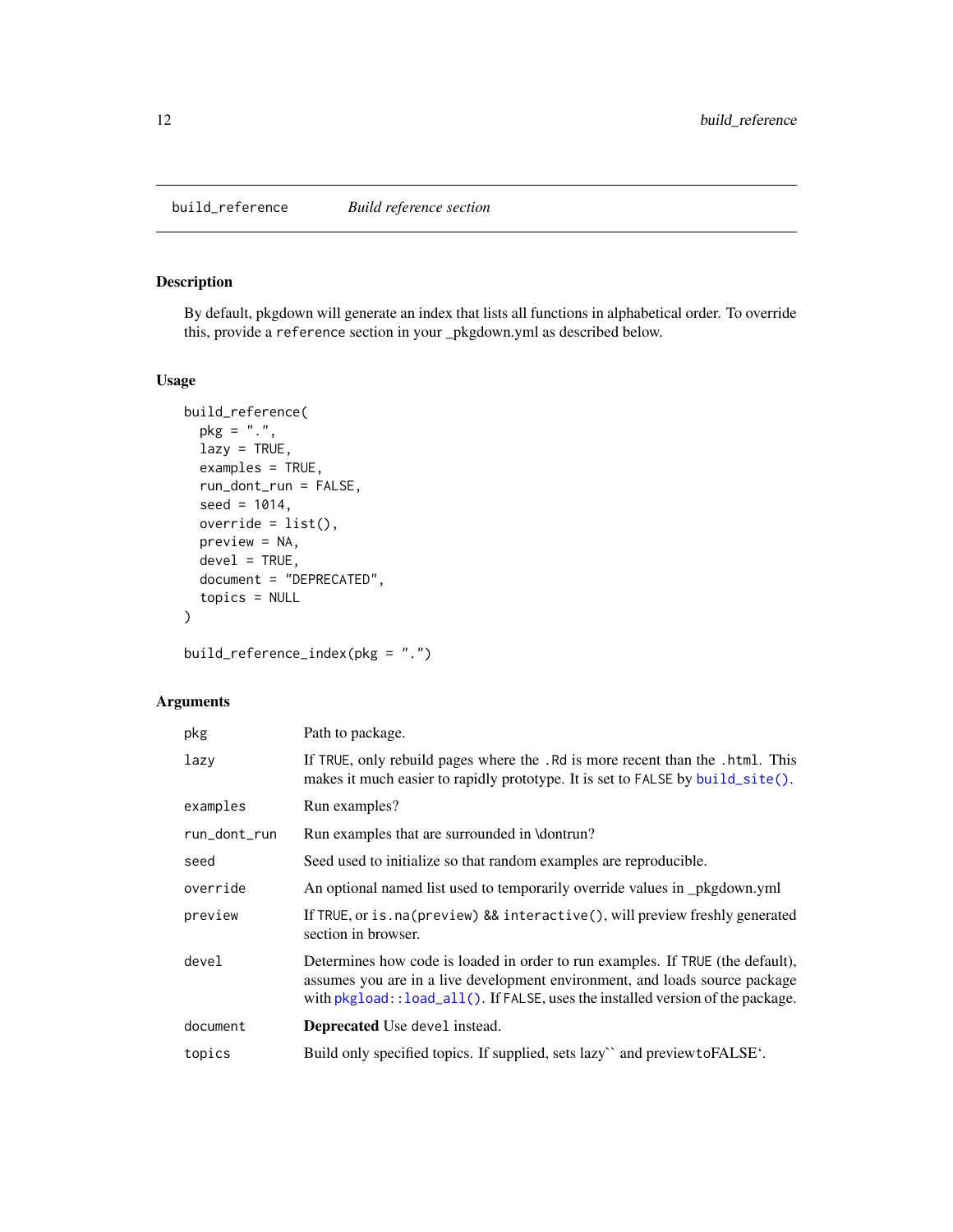# build\_reference 13

#### Reference index

To tweak the index page, add a section called reference to \_pkgdown.yml. It can contain three different types of element:

- A title (title + desc), which generates an row containing an  $\langle h2 \rangle$  with optional paragraph description.
- A subtitle (subtitle + desc), which generates an row containing an  $\langle h \rangle$  with optional paragraph description.
- A list of topics (contents), which generates one row for each topic, with a list of aliases for the topic on the left, and the topic title on the right.

(For historical reasons you can include contents with a title or subtitle, but this is no longer recommended).

Most packages will only need to use title and contents components. For example, here's a snippet from the YAML that pkgdown uses to generate its own reference index:

```
reference:
```

```
- title: Build
 desc: Build a complete site or its individual section components.
- contents:
  - starts_with("build_")
- title: Templates
- contents:
```
- template\_navbar
- render\_page

Bigger packages, e.g. ggplot2, may need an additional layer of structure in order to clearly organise large number of functions:

```
reference:
- title: Layers
- subtitle: Geoms
 desc: Geom is short for geometric element
- contents:
  - starts_with("geom")
- subtitle: Stats
  desc: Statistical transformations transform data before display.
  contents:
  - starts_with("stat")
```
desc can use markdown, and if you have a long description it's a good idea to take advantage of the YAML > notation:

```
desc: >
 This is a very _long_ and **overly** flowery description of a
 single simple function. By using '>', it's easy to write a description
 that runs over multiple lines.
```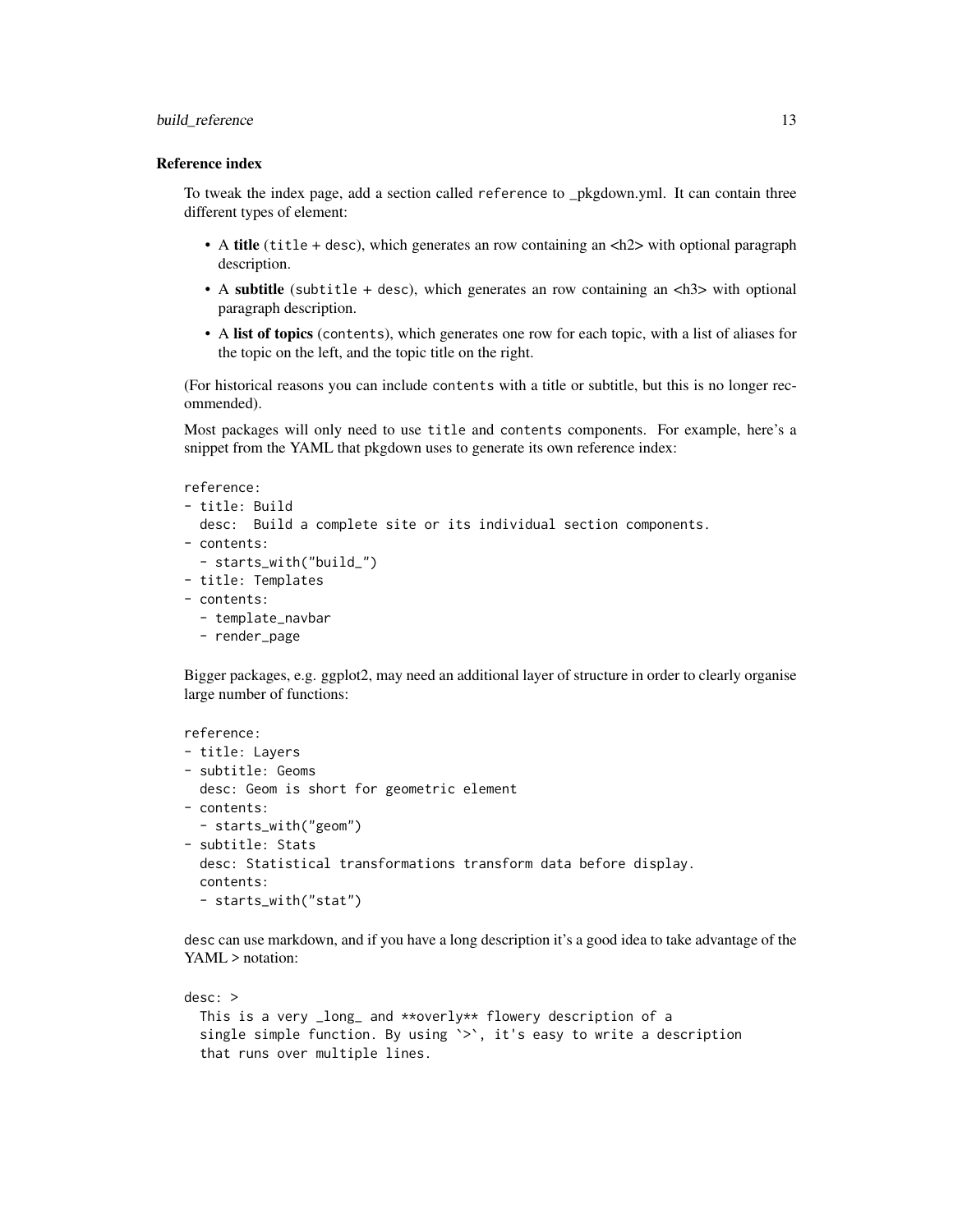# <span id="page-13-0"></span>Topic matching:

contents can contain:

- Individual function/topic names.
- Weirdly named functions with doubled quoting, once for YAML and once for R, e.g. "`+.gg`".
- starts\_with("prefix") to select all functions with common prefix.
- ends\_with("suffix") to select all functions with common suffix.
- matches("regexp") for more complex regular expressions.
- has\_keyword("x") to select all topics with keyword "x"; has\_keyword("datasets") selects all data documentation.
- has\_concept("blah") to select all topics with concept "blah".
- lacks\_concepts(c("concept1","concept2")) to select all topics without those concepts. This is useful to capture topics not otherwise captured by has\_concepts().

All functions (except for has\_keywords()) automatically exclude internal topics (i.e. those with \keyword{internal}). You can choose to include with (e.g.) starts\_with("build\_",internal  $=$  TRUE).

Use a leading - to remove topics from a section, e.g. -topic\_name, -starts\_with("foo").

pkgdown will check that all non-internal topics are included on the reference index page, and will generate a warning if you have missed any.

# Icons:

You can optionally supply an icon for each help topic. To do so, you'll need a top-level icons directory. This should contain .png files that are either 30x30 (for regular display) or 60x60 (if you want retina display). Icons are matched to topics by aliases.

#### Figures

You can control the default rendering of figures by specifying the figures field in pkgdown.yml. The default settings are equivalent to:

```
figures:
  dev: grDevices::png
  dpi: 96
 dev.args: []
  fig.ext: png
  fig.width: 7.2916667
  fig.height: ~
  fig.retina: 2
  fig.asp: 1.618
```
<span id="page-13-1"></span>build\_site *Build a complete pkgdown website*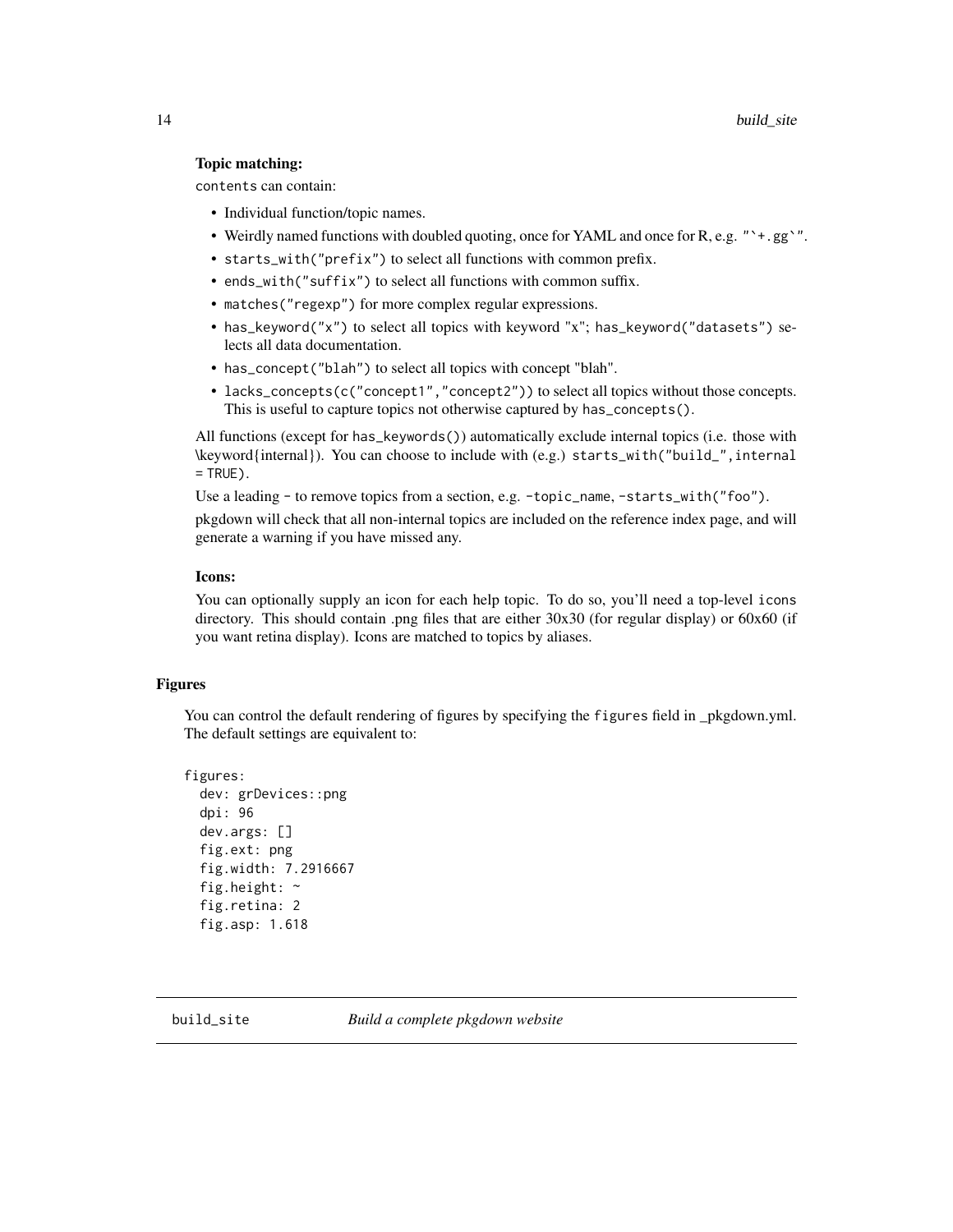#### <span id="page-14-0"></span>build\_site 15

# Description

build\_site() is a convenient wrapper around six functions:

- [init\\_site\(\)](#page-23-1)
- [build\\_home\(\)](#page-7-1)
- [build\\_reference\(\)](#page-11-1)
- [build\\_articles\(\)](#page-3-1)
- [build\\_tutorials\(\)](#page-20-1)
- [build\\_news\(\)](#page-9-1)

See the documentation for the each function to learn how to control that aspect of the site.

Note if names of generated files were changed, you will need to use [clean\\_site\(\)](#page-21-1) first to clean up orphan files.

# Usage

```
build_site(
 pkg = "."examples = TRUE,
 run_dont_run = FALSE,
 seed = 1014,lazy = FALSE,override = list(),
 preview = NA,
 devel = FALSE,new_process = !devel,
 install = !devel,
 document = "DEPRECATED"
)
```

| pkg          | Path to package.                                                                                                                                                                                                              |
|--------------|-------------------------------------------------------------------------------------------------------------------------------------------------------------------------------------------------------------------------------|
| examples     | Run examples?                                                                                                                                                                                                                 |
| run_dont_run | Run examples that are surrounded in \dontrun?                                                                                                                                                                                 |
| seed         | Seed used to initialize so that random examples are reproducible.                                                                                                                                                             |
| lazy         | If TRUE, will only rebuild articles and reference pages if the source is newer than<br>the destination.                                                                                                                       |
| override     | An optional named list used to temporarily override values in _pkgdown.yml                                                                                                                                                    |
| preview      | If TRUE, or is . na (preview) && interactive(), will preview freshly generated<br>section in browser.                                                                                                                         |
| devel        | Use development or deployment process?<br>If TRUE, uses lighter-weight process suitable for rapid iteration; it will run exam-<br>ples and vignettes in the current process, and will load code with $pkgload::load\_all()$ . |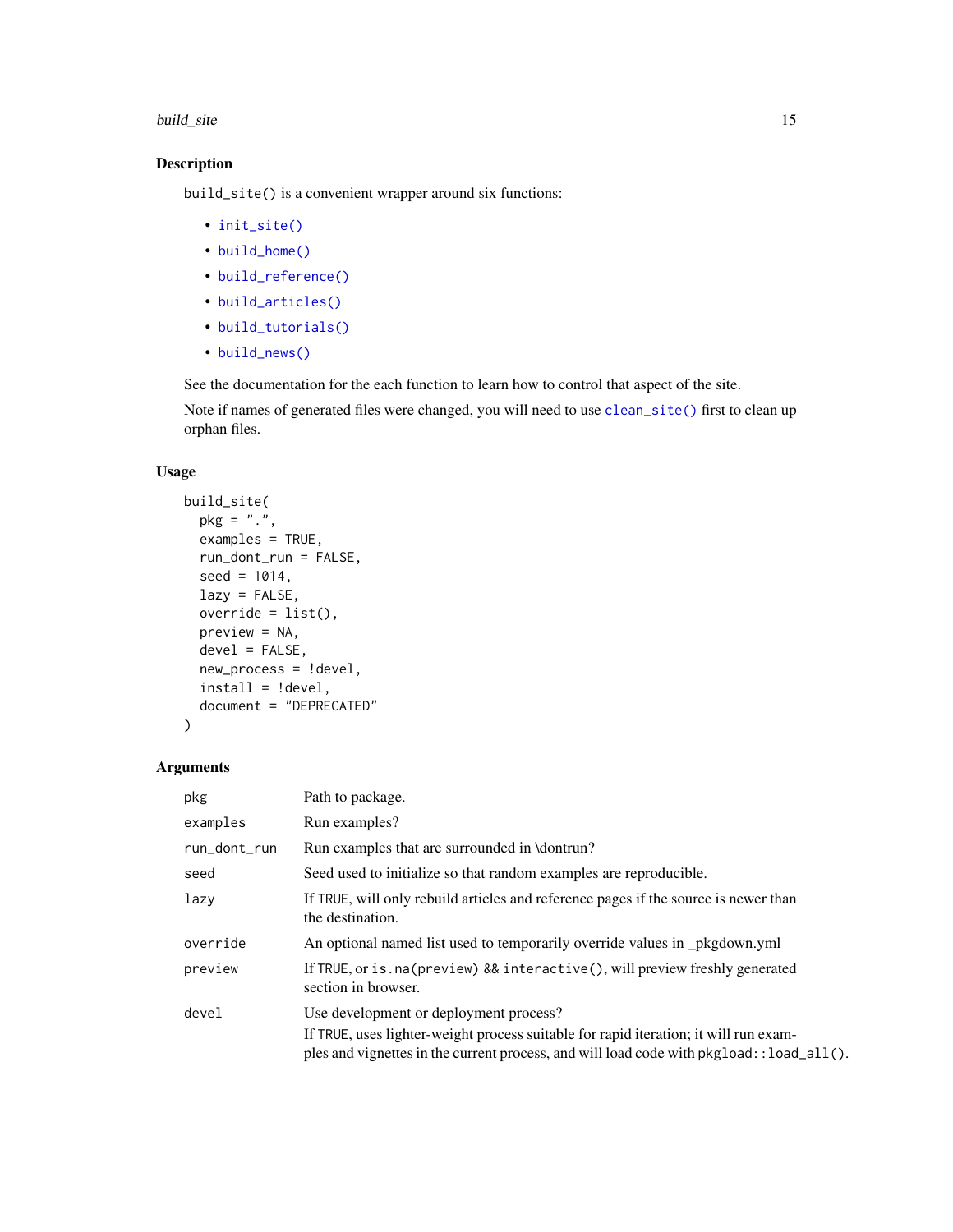<span id="page-15-0"></span>

| document    | <b>Deprecated</b> Use devel instead.                                                                                                                                                                                                                                                               |
|-------------|----------------------------------------------------------------------------------------------------------------------------------------------------------------------------------------------------------------------------------------------------------------------------------------------------|
| install     | If TRUE, will install the package in a temporary library so it is available for<br>vignettes.                                                                                                                                                                                                      |
| new_process | If TRUE, will run build_site() in a separate process. This enhances repro-<br>ducibility by ensuring nothing that you have loaded in the current process affects<br>the build process.                                                                                                             |
|             | examples and vignettes in a new process.<br>build_site() defaults to devel = $FALSE$ so that you get high fidelity outputs<br>when you building the complete site; build_reference(), build_home() and<br>friends default to devel = TRUE so that you can rapidly iterate during develop-<br>ment. |
|             | If FALSE, will first install the package to a temporary library, and will run all                                                                                                                                                                                                                  |

#### YAML config

There are four top-level YAML settings that affect the entire site: destination, url, title, template, and navbar.

destination controls where the site will be generated. It defaults to docs/ (for GitHub pages), but you can override if desired. Relative paths will be taken relative to the package root.

url optionally specifies the url where the site will be published. Supplying this will:

- Allow other pkgdown sites to link to your site when needed, rather than using generic links to <https://rdrr.io>.
- Generate a sitemap.xml, increasing the searchability of your site.
- Automatically generate a CNAME when [deploying to github.](#page-21-2)

```
url: http://pkgdown.r-lib.org
```
title overrides the default site title, which is the package name. It's used in the page title and default navbar.

You can also provided information to override the default display of the authors. Provided a list named with the name of each author, including href to add a link, or html to override the text:

```
authors:
 Hadley Wickham:
   href: http://hadley.nz
 RStudio:
   href: https://www.rstudio.com
   html: <img src="https://www.tidyverse.org/rstudio-logo.svg" height="24" />
```
# Development mode

The development mode of a site controls four main things:

- Where the site is built.
- The colour of the package version in the navbar.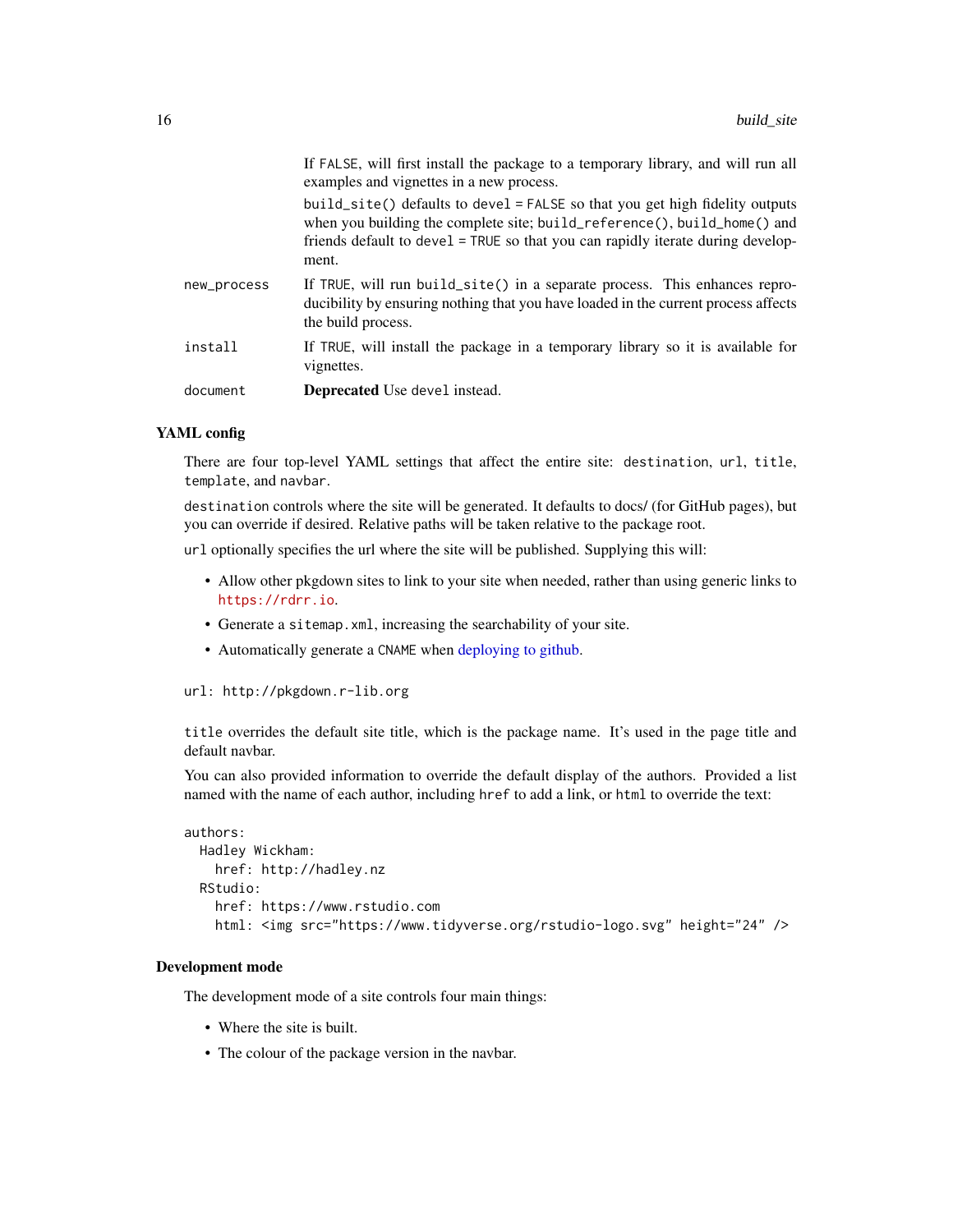#### build\_site 17

- The optional tooltip associated with the version.
- The indexing of the site by search engines.

There are currently three possible development modes:

- release: site written to docs/, the version gets the default colouring, and no message.
- development: written to docs/dev/, the version gets a danger label, and message stating these are docs for an in-development version of the package. The noindex meta tag is used to ensure that these packages are not indexed by search engines.
- unreleased: the package is written to docs/, the version gets a "danger" label, and the message indicates the package is not yet on CRAN.

The default development mode is "release". You can override it by adding a new development field to \_pkgdown.yml, e.g.

```
development:
 mode: devel
```
You can also have pkgdown automatically detect the mode with:

development: mode: auto

The mode will be automatically determined based on the version number:

- 0.0.0.9000 (0.0.0.\*): unreleased
- four version components: development
- everything else -> release

There are three other options that you can control:

```
development:
  destination: dev
 version_label: danger
  version_tooltip: "Custom message here"
```
destination allows you to override the default subdirectory used for the development site; it defaults to dev/. version\_label allows you to override the style used for development (and unreleased) versions of the package. It defaults to "danger", but you can set to "default", "info", or "warning" instead. (The precise colours are determined by your bootstrap theme, but become progressively more eye catching as you go from default to danger). Finally, you can choose to override the default tooltip with version\_tooltip.

# YAML config - navbar

By default, the top navigation bar (the "navbar") will contain links to:

- The home page, with a "home" icon.
- "Get Started", if you have an article with the same name as the package (e.g., vignettes/pkgdown.Rmd).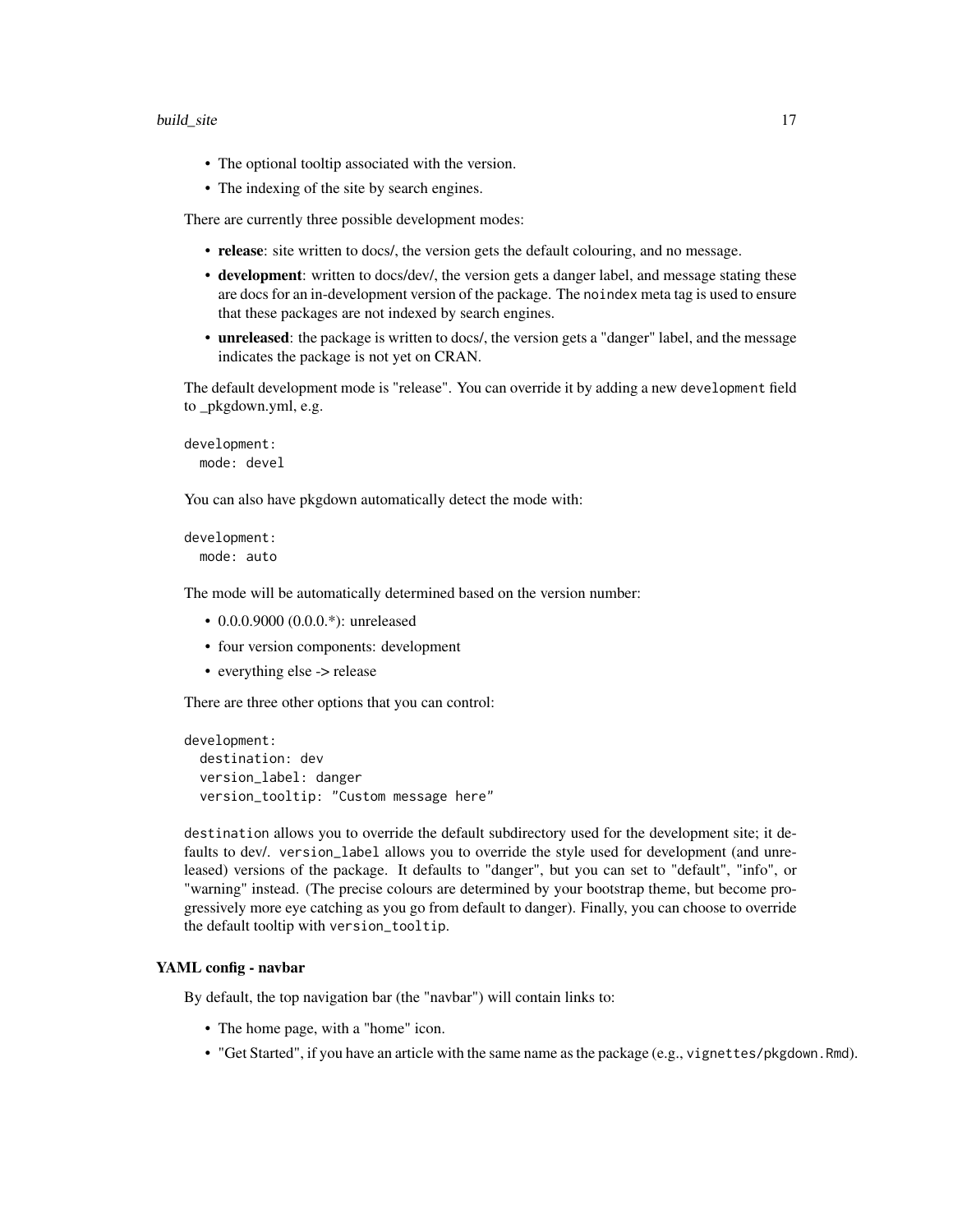- Reference
- Articles (i.e., vignettes, if present).
- News (if present).
- A "github" icon with a link to your github repo (if listed in the DESCRIPTION url field).

You can override these defaults with the navbar field. It has two primary components: structure and components. These components interact in a somewhat complicated way, but the complexity allows you to make minor tweaks to part of the navbar while relying on pkgdown to automatically generate the rest.

The structure defines the layout of the navbar, i.e. the order of the components, and whether they're right aligned or left aligned. You can use this component to change the order of the default components, and to add your own components.

```
navbar:
  structure:
   left: [home, intro, reference, articles, tutorials, news]
   right: [github]
```
The components describes the appearance of each element in the navbar. It uses the same syntax as [RMarkdown.](http://rmarkdown.rstudio.com/rmarkdown_websites.html#site_navigation) The following YAML snippet illustrates some of the most important features.

```
components:
 home: ~
  articles:
   text: Articles
   menu:
   - text: Category A
   - text: Title A1
     href: articles/a1.html
    - text: Title A2
     href: articles/a2.html
    - text: -------
    - text: "Category B"
   - text: Title B1
     menu:
     - text "Sub-category B11"
       href: articles/b11.html
  twitter:
    icon: "fab fa-twitter fa-lg"
    href: http://twitter.com/hadleywickham
```
Components can contain sub-menus with headings (indicated by missing href) and separators (indicated by a bunch of -). You can also use icons from [fontawesome.](https://fontawesome.com/icons?d=gallery)

This yaml would override the default "articles" component, eliminate the "home" component, and add a new "twitter" component. Unless you explicitly mention new components in the structure they'll be added to the far right of the left menu.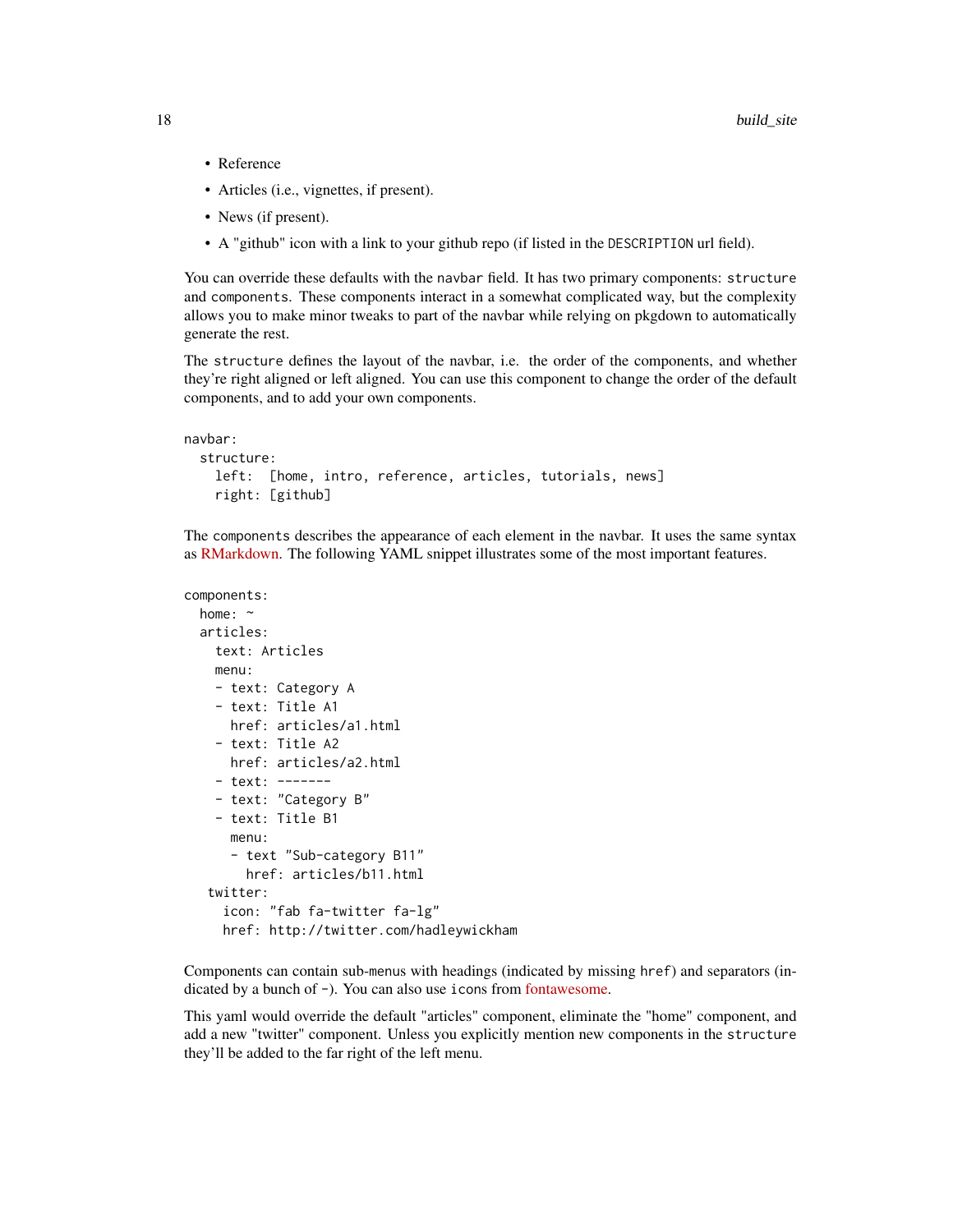build\_site 19

#### YAML config - search

You can use [docsearch](https://community.algolia.com/docsearch/) by algolia to add search to your site.

```
template:
 params:
   docsearch:
      api_key: API_KEY
      index_name: INDEX_NAME
```
You also need to add a url: field, see above.

#### YAML config - template

You can get complete control over the appearance of the site using the template component. There are two components to the template: the HTML templates used to layout each page, and the css/js assets used to render the page in the browser.

The easiest way to tweak the default style is to use a bootswatch template, by passing on the bootswatch template parameter to the built-in template:

```
template:
 params:
   bootswatch: cerulean
```
See a complete list of themes and preview how they look at [https://gallery.shinyapps.io/](https://gallery.shinyapps.io/117-shinythemes/) [117-shinythemes/](https://gallery.shinyapps.io/117-shinythemes/):

Optionally provide the ganalytics template parameter to enable [Google Analytics.](https://www.google.com/analytics/) It should correspond to your [tracking id.](https://support.google.com/analytics/answer/1032385)

When enabling Google Analytics, be aware of the type and amount of user information that you are collecting. You may wish to limit the extent of data collection or to add a privacy disclosure to your site, in keeping with current laws and regulations.

```
template:
 params:
   ganalytics: UA-000000-01
```
Suppress indexing of your pages by web robots by setting noindex: true:

```
template:
 params:
    noindex: true
```
You can also override the default templates and provide additional assets. You can do so by either storing in a package with directories inst/pkgdown/assets and inst/pkgdown/templates, or by supplying path and asset\_path. To suppress inclusion of the default assets, set default\_assets to false.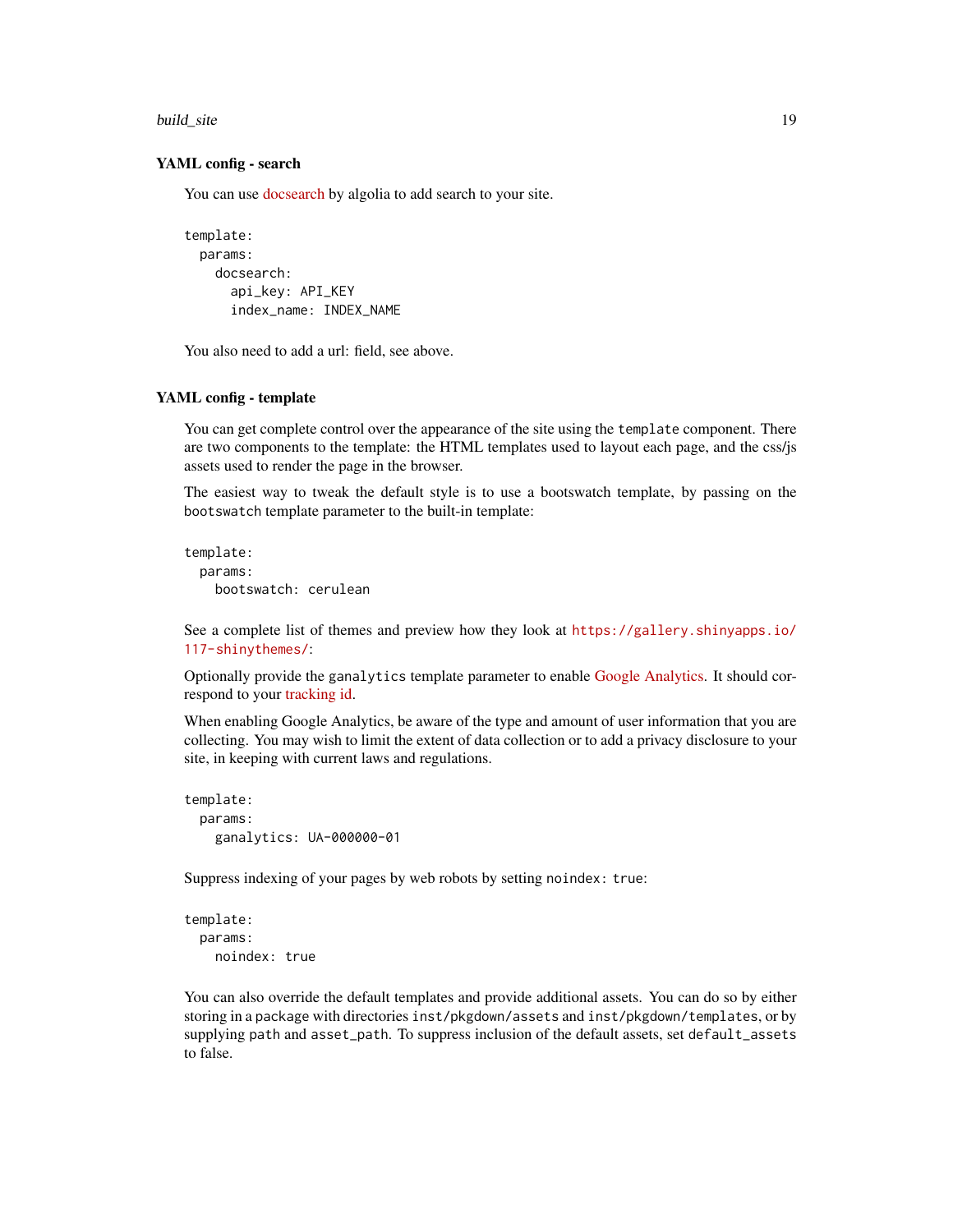```
template:
 package: mycustompackage
# OR:
template:
 path: path/to/templates
 assets: path/to/assets
 default_assets: false
```
These settings are currently recommended for advanced users only. There is little documentation, and you'll need to read the existing source for pkgdown templates to ensure that you use the correct components.

# YAML config - repo

pkgdown automatically generates links to the source repository in a few places

- Articles and documentation topics are linked back to the underlying source file.
- The NEWS automatically links issue numbers and user names.
- The homepage provides a link to "Browse source code"

pkgdown automatically figures out the necessary URLs if you link to a GitHub or GitLab repo in your BugReports or URL field. Otherwise, you can supply your own in the repo component:

repo:

```
url:
 home: https://github.com/r-lib/pkgdown/
  source: https://github.com/r-lib/pkgdown/blob/master/
  issue: https://github.com/r-lib/pkgdown/issues/
 user: https://github.com/
```
- home: path to package home on source code repository.
- source:: path to source of individual file in master branch.
- issue: path to individual issue.
- user: path to user.

The varying components (e.g. path, issue number, user name) are pasted on the end of these URLs so they should have trailing /s.

### **Options**

Users with limited internet connectivity can disable CRAN checks by setting options(pkgdown.internet = FALSE). This will also disable some features from pkgdown that requires an internet connectivity. However, if it is used to build docs for a package that requires internet connectivity in examples or vignettes, this connection is required as this option won't apply on them.

Users can set a timeout for build\_site(new\_process = TRUE) with options(pkgdown.timeout = Inf), which is useful to prevent stalled builds from hanging in cron jobs.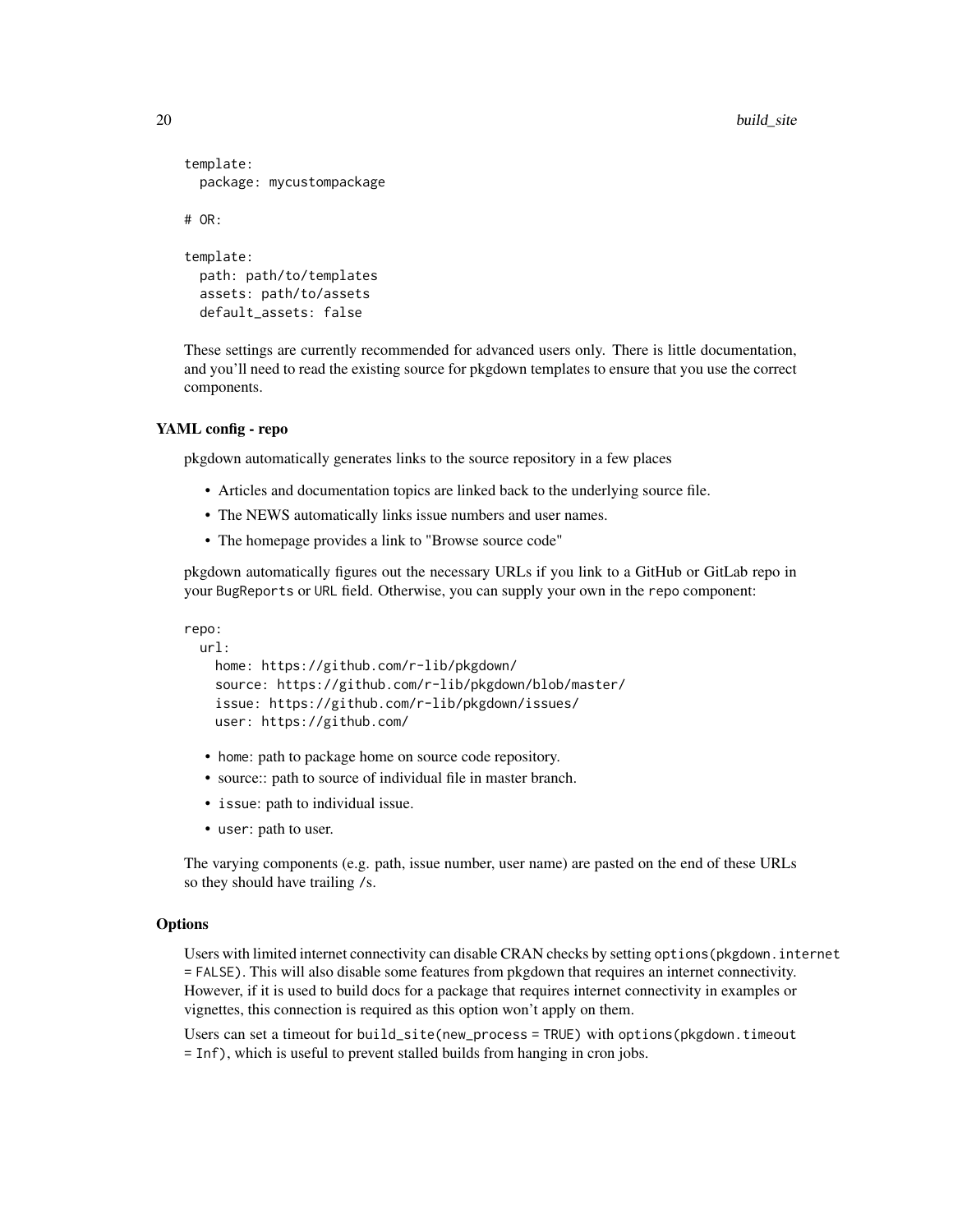# <span id="page-20-0"></span>build\_tutorials 21

#### Examples

```
## Not run:
build_site()
build_site(override = list(destination = tempdir()))
## End(Not run)
```
<span id="page-20-1"></span>build\_tutorials *Build tutorials section*

# Description

learnr tutorials must be hosted elsewhere as they require an R execution engine. Currently, pkgdown will not build or publish tutorials for you, but makes it easy to embed (using  $\leq$ iframe>s) published tutorials. Tutorials are automatically discovered from published tutorials in inst/tutorials and vignettes/tutorials. Alternatively, you can list in \_pkgdown.yml as described below.

# Usage

```
build_tutorials(pkg = ".", override = list(), preview = NA)
```
## Arguments

| pkg      | Path to package.                                                                                       |
|----------|--------------------------------------------------------------------------------------------------------|
| override | An optional named list used to temporarily override values in pkgdown.yml                              |
| preview  | If TRUE, or is . na (preview) && interactive (), will preview freshly generated<br>section in browser. |

# YAML config

To override the default discovery process, you can provide a tutorials section. This should be a list where each element specifies:

- name: used for the generated file name
- title: used in page heading and in navbar
- url: which will be embedded in an iframe
- source: optional, but if present will be linked to

```
tutorials:
```

```
- name: 00-setup
  title: Setting up R
 url: https://jjallaire.shinyapps.io/learnr-tutorial-00-setup/
- name: 01-data-basics
  title: Data basics
  url: https://jjallaire.shinyapps.io/learnr-tutorial-01-data-basics/
```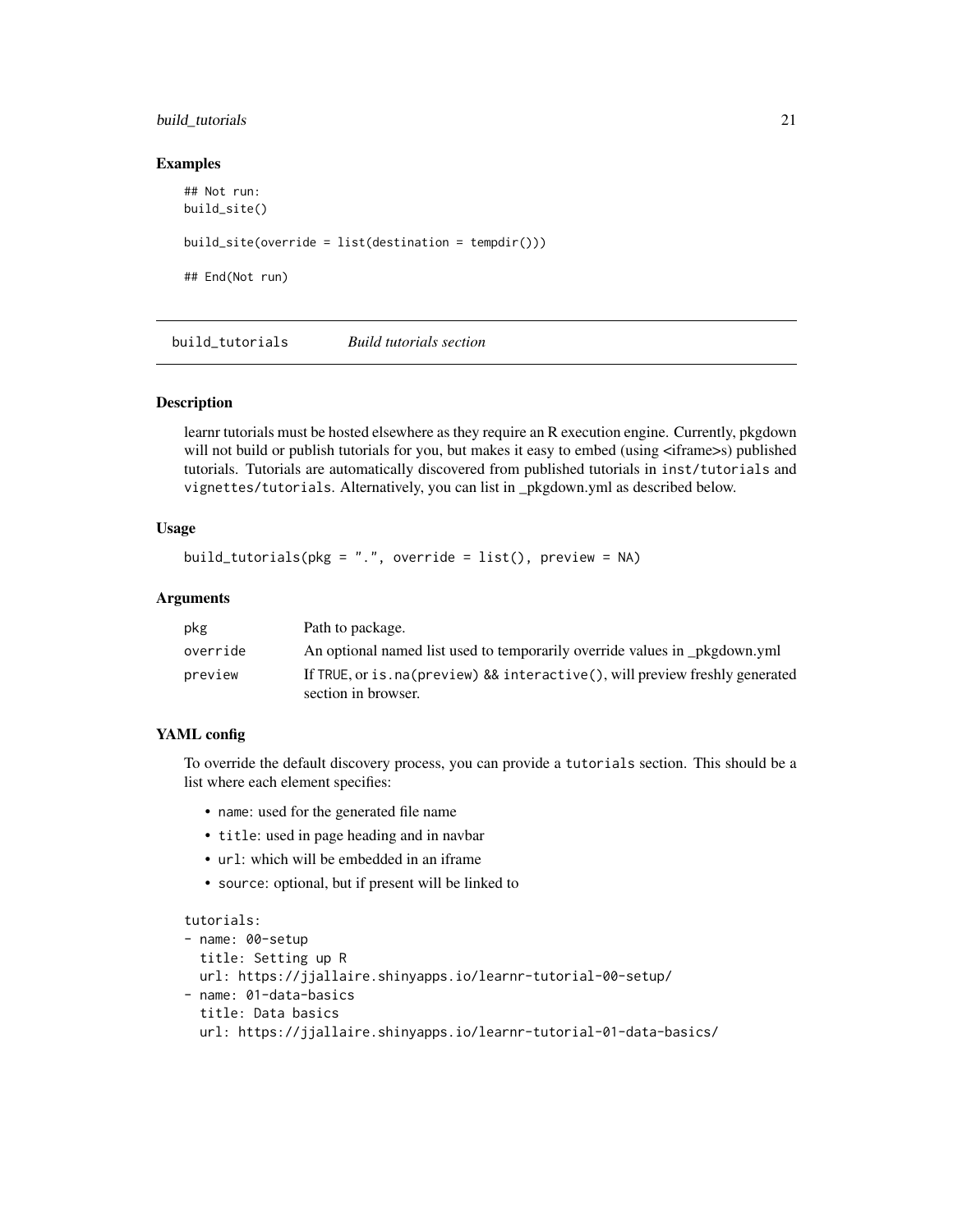<span id="page-21-1"></span><span id="page-21-0"></span>clean\_site *Clean site*

# Description

Delete all files in docs/ (except for CNAME).

# Usage

 $clean\_site(pkg = "."')$ 

#### Arguments

pkg Path to package.

<span id="page-21-2"></span>deploy\_site\_github *Deploy a pkgdown site on Travis-CI to Github Pages*

# Description

deploy\_site\_github() sets up your SSH keys for deployment, builds the site with [build\\_site\(\)](#page-13-1), commits the site to the gh-pages branch and then pushes the results back to GitHub. deploy\_site\_github() is meant only to be used by the CI system on Travis, it should not be called locally. [deploy\\_to\\_branch\(\)](#page-23-2) can be used to deploy a site directly to GitHub Pages locally. See 'Setup' for details on setting up your repository to use this.

# Usage

```
deploy_site_github(
 pkg = "."install = TRUE,
  tarball = Sys.getenv("PKG_TARBALL", ""),
  ssh_id = Sys.getenv("id_rsa", ""),
  commit_message = construct_commit_message(pkg),
  verbose = FALSE,
  ...,
  repo_slug = "DEPRECATED"
\lambda
```

| pkg     | Path to package.                                                                |
|---------|---------------------------------------------------------------------------------|
| install | Optionally, opt-out of automatic installation. This is necessary if the package |
|         | you're documenting is a dependency of pkgdown                                   |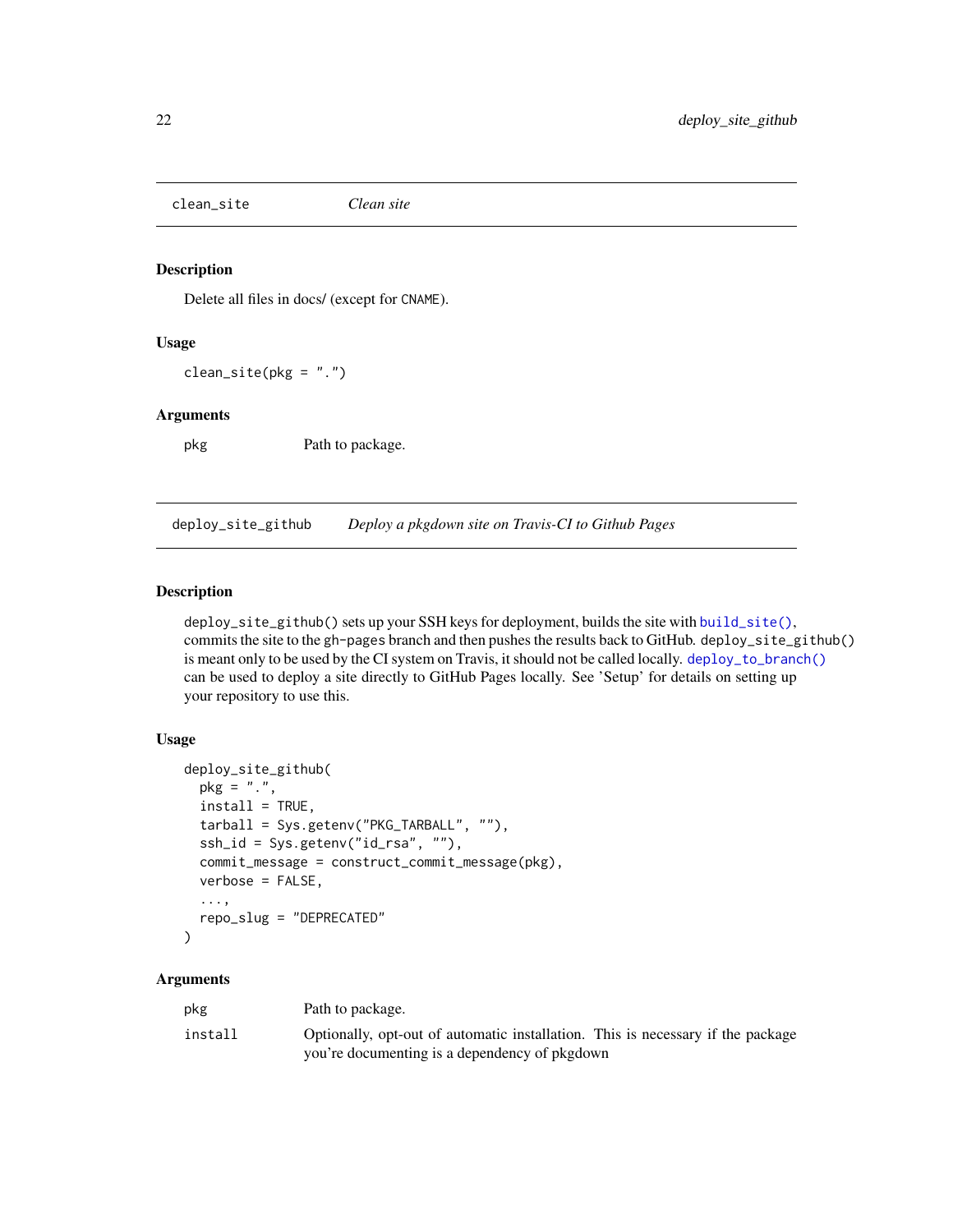<span id="page-22-0"></span>

| tarball   | The location of the built package tarball. The default Travis configuration for R<br>packages sets PKG_TARBALL to this path.                                                                                                                                            |
|-----------|-------------------------------------------------------------------------------------------------------------------------------------------------------------------------------------------------------------------------------------------------------------------------|
| ssh_id    | The private id to use, a base 64 encoded content of the private pem file. This<br>should <i>not</i> be your personal private key. Instead create a new keypair specifically<br>for deploying the site. The easiest way is to use $\text{travis}$ : use_travis_deploy(). |
|           | commit_message The commit message to be used for the commit.                                                                                                                                                                                                            |
| verbose   | Print verbose output                                                                                                                                                                                                                                                    |
| $\ddots$  | Additional arguments passed to build_site().                                                                                                                                                                                                                            |
| repo_slug | <b>Deprecated</b> No longer used.                                                                                                                                                                                                                                       |

# Setup

For a quick setup, you can use [usethis::use\\_pkgdown\\_travis\(\)](#page-0-0). It will help you with the following detailed steps.

• Add the following to your .travis.yml file.

```
before_cache: Rscript -e 'remotes::install_cran("pkgdown")'
deploy:
 provider: script
 script: Rscript -e 'pkgdown::deploy_site_github()'
  skip_cleanup: true
```
- Then you will need to setup your deployment keys. The easiest way is to call travis::use\_travis\_deploy(). This will generate and push the necessary keys to your GitHub and Travis accounts. See the [travis package website](https://docs.ropensci.org/travis/index.html) for more details.
- Next, make sure that a gh-pages branch exists. The simplest way to do so is to run the following git commands locally:

```
git checkout --orphan gh-pages
git rm -rf .
git commit --allow-empty -m 'Initial gh-pages commit'
git push origin gh-pages
git checkout master
```
We recommend doing this outside of RStudio (with the project closed) as from RStudio's perspective you end up deleting all the files and then re-creating them.

• If you're using a custom CNAME, make sure you have set the url in \_pkgdown.yaml:

```
url: http://pkgdown.r-lib.org
```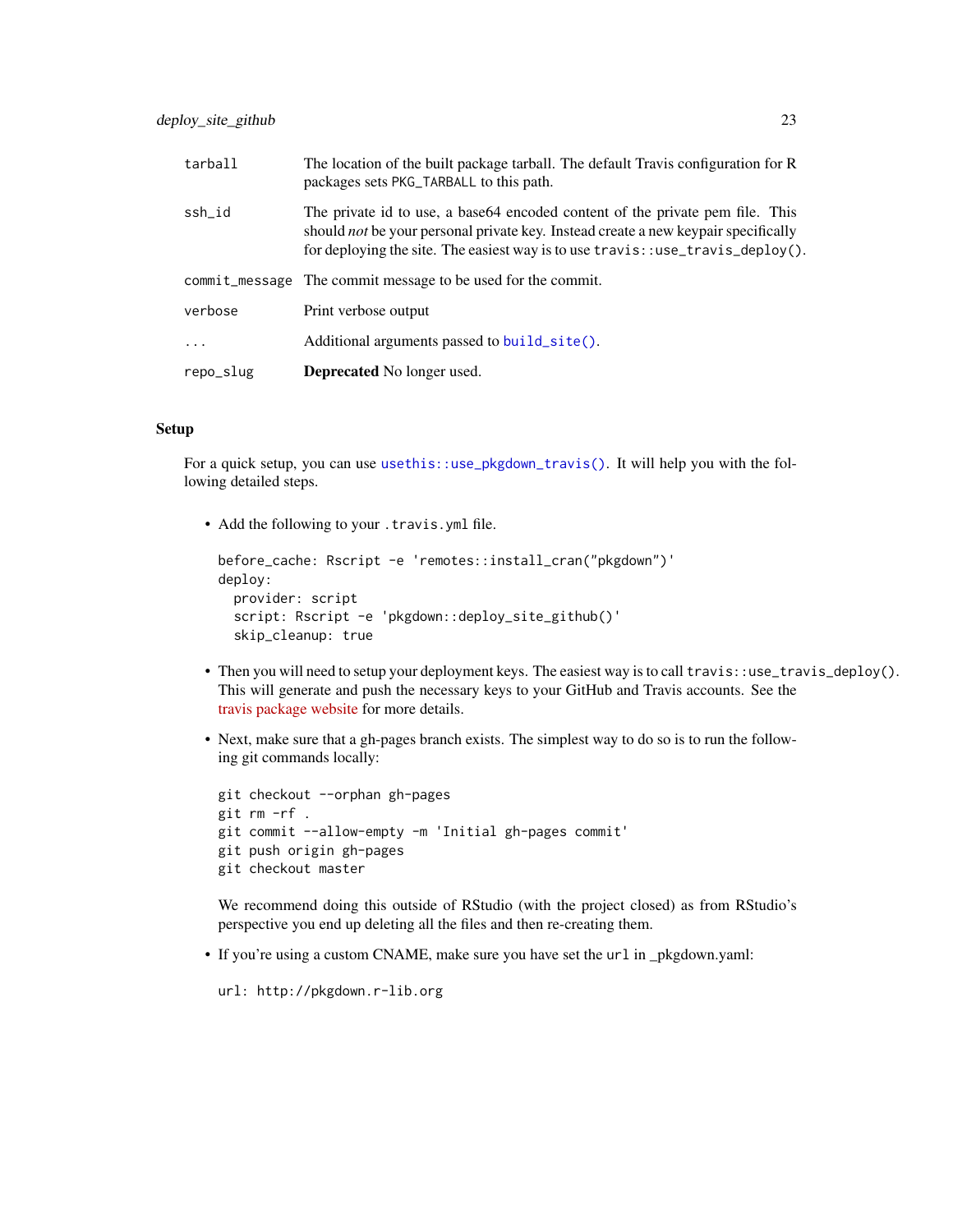<span id="page-23-2"></span><span id="page-23-0"></span>deploy\_to\_branch *Build and deploy a site locally*

# Description

Assumes that you're in a git clone of the project, and the package is already installed.

# Usage

```
deploy_to_branch(
 pkg = "."commit_message = construct_commit_message(pkg),
 branch = "gh-pages",
 remote = "origin",
 github_pages = (branch == "gh-pages"),...
)
```
# Arguments

| pkg          | Path to package.                                                                                                                                |
|--------------|-------------------------------------------------------------------------------------------------------------------------------------------------|
|              | commit_message The commit message to be used for the commit.                                                                                    |
| branch       | The git branch to deploy to                                                                                                                     |
| remote       | The git remote to deploy to                                                                                                                     |
| github_pages | Is this a GitHub pages deploy. If TRUE, adds a CNAME file for custom domain<br>name support, and a .nojekyll file to suppress jekyll rendering. |
| $\ddotsc$    | Additional arguments passed to build_site().                                                                                                    |

<span id="page-23-1"></span>init\_site *Initialise site infrastructure*

# Description

This creates the output directory (docs/), a machine readable description of the site, and copies CSS/JS assets and extra files.

# Usage

 $init\_site(pkg = "."')$ 

# Arguments

pkg Path to package.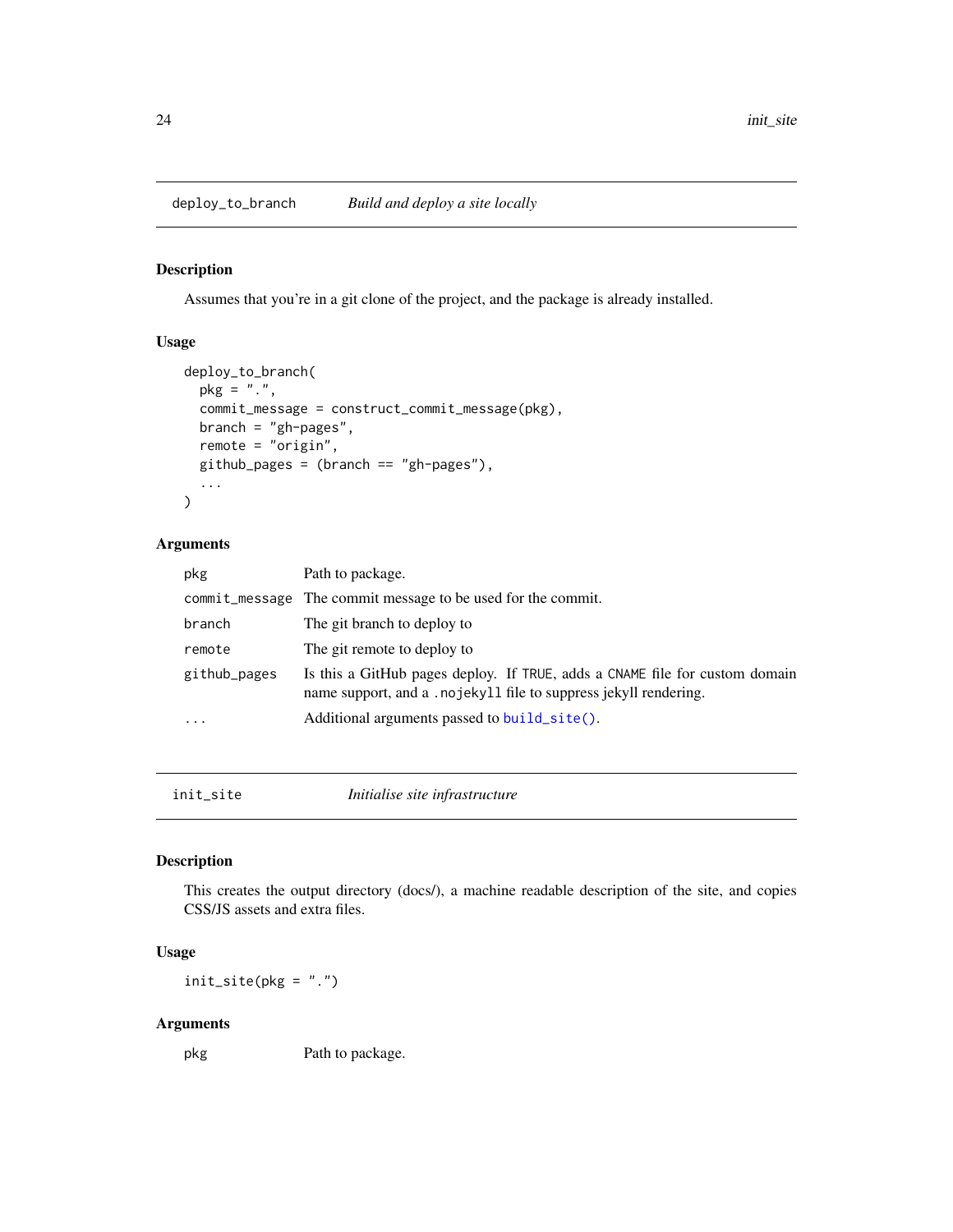# <span id="page-24-0"></span>in\_pkgdown 25

#### Build-ignored files

We recommend using [usethis::use\\_pkgdown\(\)](#page-0-0) to build-ignore docs/ and \_pkgdown.yml. If use another directory, or create the site manually, you'll need to add them to .Rbuildignore yourself. A NOTE about an unexpected file during R CMD CHECK is an indication you have not correctly ignored these files.

# Custom CSS/JS

If you want to do minor customisation of your pkgdown site, the easiest way is to add pkgdown/extra.css and pkgdown/extra.js. These will be automatically copied to docs/ and inserted into the <HEAD> after the default pkgdown CSS and JS.

# Favicon

Favicons are built automatically from a logo PNG or SVG by [init\\_site\(\)](#page-23-1) and copied to pkgdown/favicon.

#### 404

pkgdown creates a default 404 page (404.html). You can customize 404 page content using .github/404.md.

in\_pkgdown *Determine if code is executed by pkgdown*

# Description

This is occasionally useful when you need different behaviour by pkgdown and regular documentation.

#### Usage

in\_pkgdown()

# Examples

in\_pkgdown()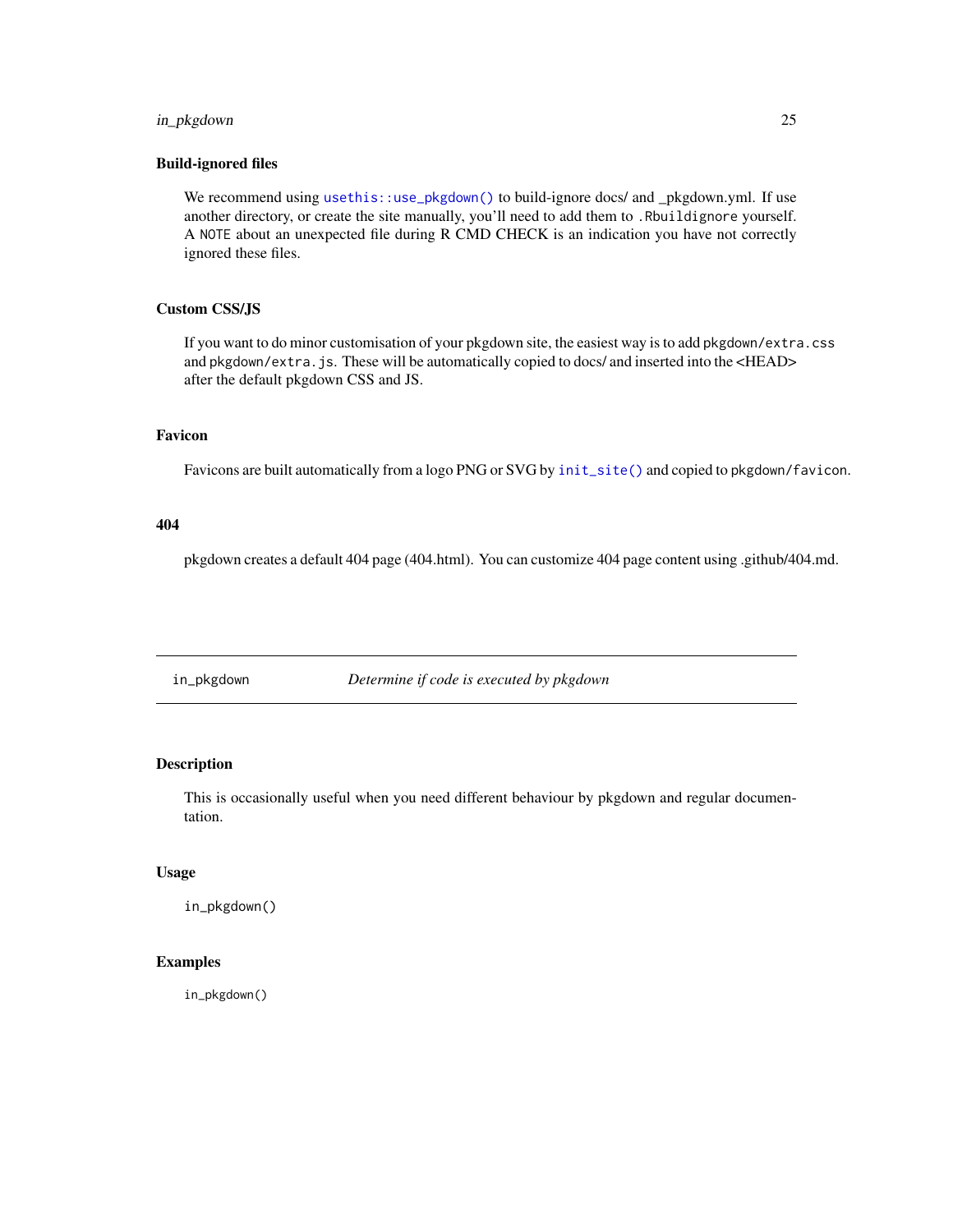<span id="page-25-0"></span>

Open site in browser

# Usage

 $preview\_site(pkg = "."$ ,  $path = "."$ ,  $preview = NA)$ 

# Arguments

| pkg     | Path to package.                                                                                    |
|---------|-----------------------------------------------------------------------------------------------------|
| path    | Path relative to destination                                                                        |
| preview | If TRUE, or is .na(preview) && interactive(), will preview freshly generated<br>section in browser. |

rd2html *Translate an Rd string to its HTML output*

# Description

Translate an Rd string to its HTML output

# Usage

 $rd2html(x, fragment = TRUE, ...)$ 

# Arguments

| X        | Rd string. Backslashes must be double-escaped ("\\").         |
|----------|---------------------------------------------------------------|
| fragment | logical indicating whether this represents a complete Rd file |
| .        | additional arguments for as_html                              |

# Examples

rd2html("a\n%b\nc") rd2html("a & b") rd2html("\\strong{\\emph{x}}")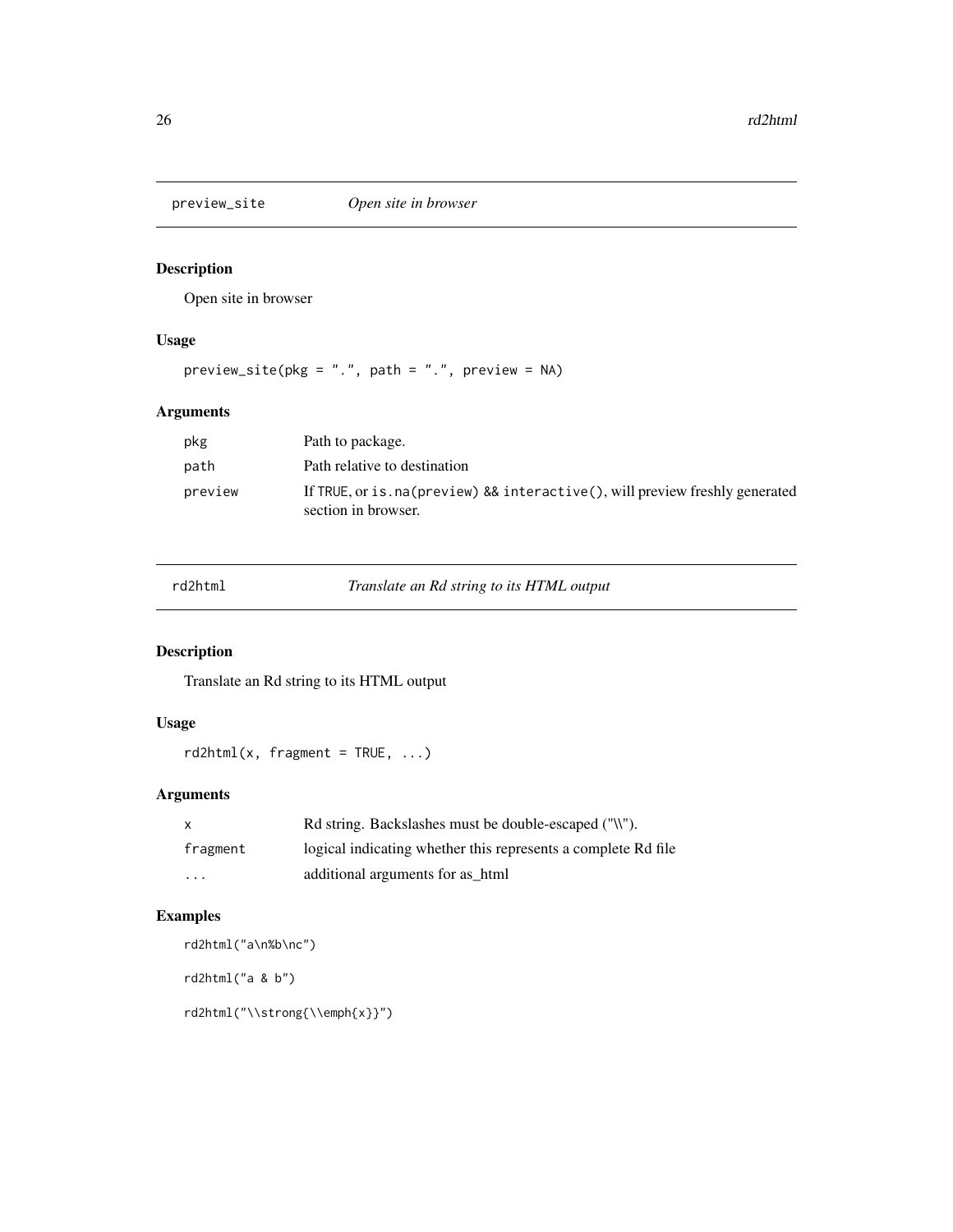<span id="page-26-1"></span><span id="page-26-0"></span>

Each page is composed of four templates: "head", "header", "content", and "footer". Each of these templates is rendered using the data, and then assembled into an overall page using the "layout" template.

# Usage

```
render_page(pkg = ".", name, data, path = "", depth = NULL, quiet = FALSE)
data_template(pkg = ".", depth = \thetaL)
```
# Arguments

| pkg   | Path to package to document.                                                                                |
|-------|-------------------------------------------------------------------------------------------------------------|
| name  | Name of the template (e.g. "home", "vignette", "news")                                                      |
| data  | Data for the template.                                                                                      |
|       | This is automatically supplemented with three lists:                                                        |
|       | • site: title and path to root.                                                                             |
|       | • yaml: the template key from _pkgdown.yml.                                                                 |
|       | • package: package metadata including name andversion.                                                      |
|       | See the full contents by running data_template().                                                           |
| path  | Location to create file; relative to destination directory. If "" (the default), prints<br>to standard out. |
| depth | Depth of path relative to base directory.                                                                   |
| quiet | If quiet, will suppress output messages                                                                     |
|       |                                                                                                             |

template\_navbar *Generate YAML templates*

#### Description

Use these function to generate the default YAML that pkgdown uses for the different parts of \_pkgdown.yml. This are useful starting points if you want to customise your site.

# Usage

```
template_navbar(path = ".")
template_reference(path = ".")
```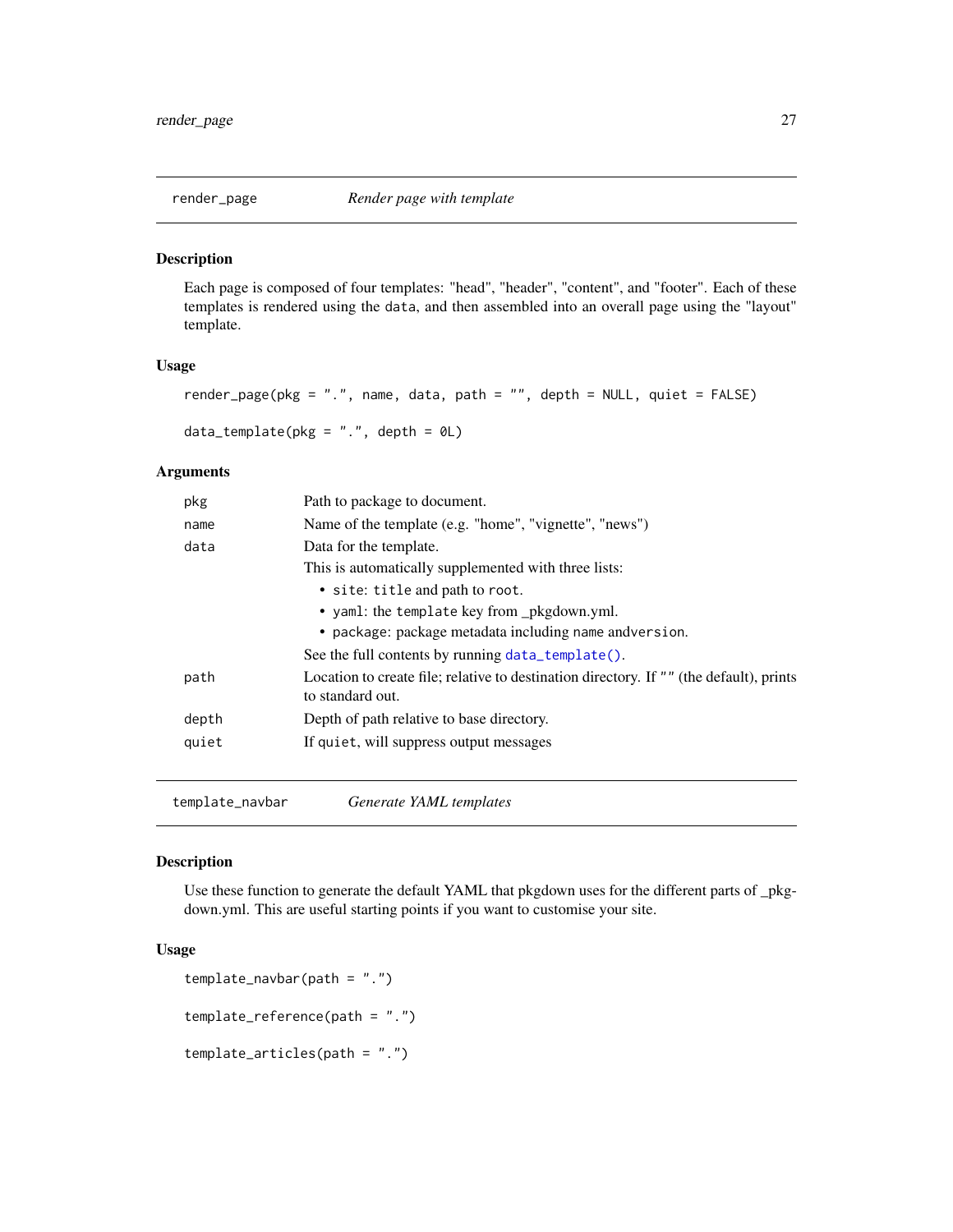# Arguments

path Path to package root

# Examples

## Not run: pkgdown::template\_navbar()

## End(Not run)

## Not run: pkgdown::template\_reference()

## End(Not run)

## Not run: pkgdown::template\_articles()

## End(Not run)